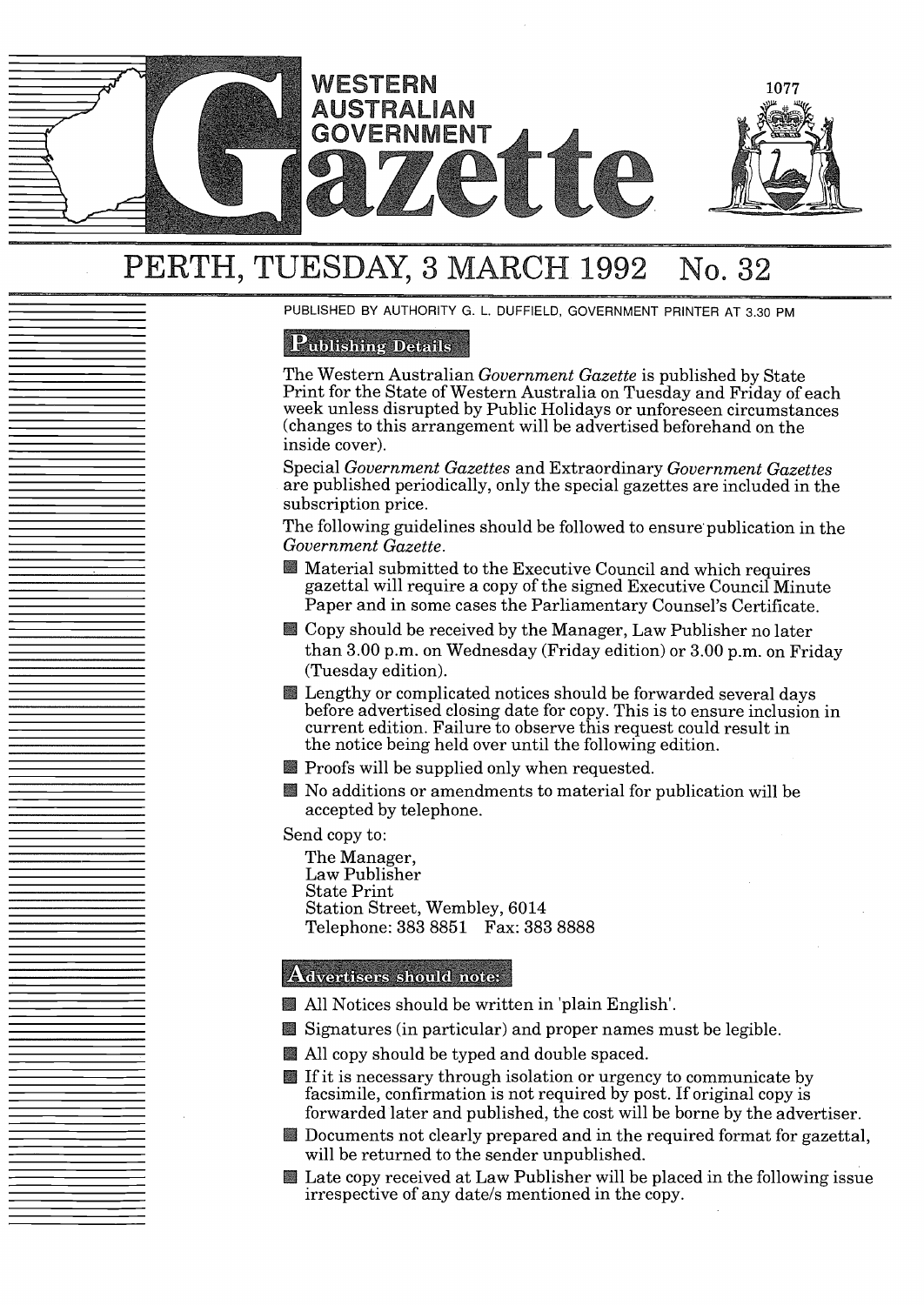# IMPORTANT COPYRIGHT NOTICE

© State of Western Australia

This work is copyright. Apart from any use as permitted under the *Copyright Act 1968,* no part may be reproduced by any process without written permission from the Government Printer, State Print. Inquiries should be directed to the Manager, Law Publisher, P.O. Box 38, Wembley, W.A. 6014.

#### **Advertising Rates and Payments**

As from <sup>1</sup> July 1991.

Deceased Estate notices, (per estate)-\$14.00

Real Estate and Business Agents and Finance Brokers Licences, (per notice $-$ \$32.25

Other Public Notices Section articles \$32.25 (except items of an exceptionally large nature, then arrangements will be made for invoicing).

All other Notices

r<br>F

1000000

Per Column Centimetre-\$6.40

Bulk Notices-\$118.00 per page

Clients will be invoiced for advertising charges

| <b>COUNTER SALES 1992</b>    |        |
|------------------------------|--------|
| (As from 1 July 1991)        | \$     |
|                              | 1.70   |
| Government Gazette-(Special) |        |
|                              | 1.70   |
|                              | 3.40   |
|                              | 10.50  |
|                              | 9.35   |
|                              | 178.00 |

# IMPORTANT NOTICE

CHANGE *OF PUBLISHING DETAILS FOR 1992*

Commencing in January 1992 the Government Gazette will be published at 3.30 pm on Tuesday and Friday of each week.

Tuesday publication:

Copy to be lodged at State Print, Wembley by 3.00 pm the preceding Friday; or

Copy to be lodged at State Government Bookshop, 815 Hay Street, Perth by 3.00 pm the preceding Thursday.

Friday publication:

Copy to be lodged at State Print, Wembley by 3.00 pm the preceding Wednesday; 'or

Copy to be lodged at State Government Bookshop, 815 Hay Street, Perth by 3.00 pm the preceding Tuesday.

In the event of changes occurring due to Public Holidays, a notice will be published with the revised information.

Advertisers requiring more information should telephone 383 8851.

G. L. DUFFIELD, Director.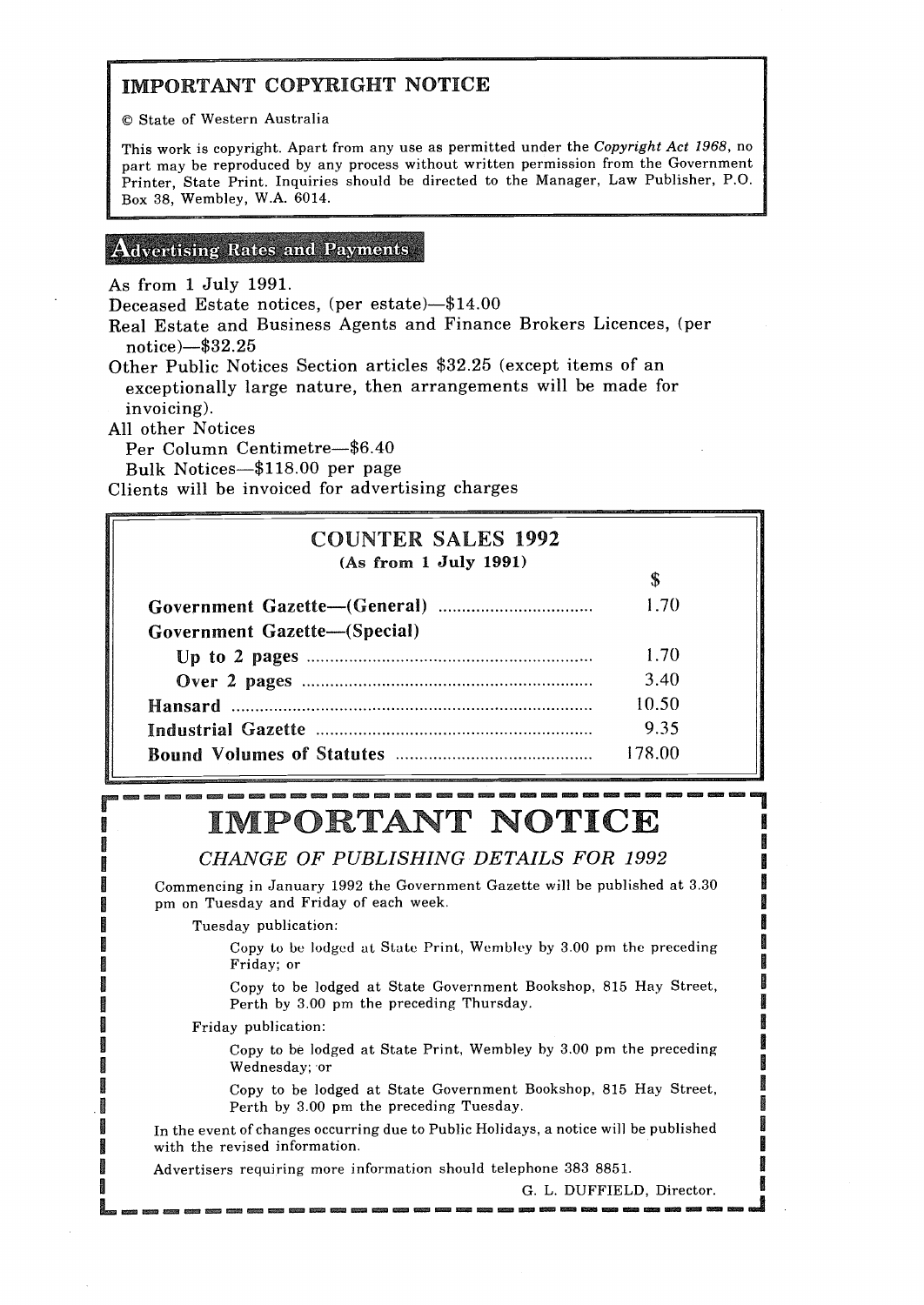#### **PROCLAMATIONS**

#### **AA1O1**

#### PROCLAMATION

#### PROROGATION OF PARLIAMENT

WESTERN AUSTRALIA By His Excellency the Honourable Sir Francis<br>
FRANCIS BURIT, Fredore Page Burt, Companion of the Order or<br>
Governor.<br>
Governor.<br>
(L.S.)<br>
Theodore of Saint Michael and Sain<br>
George, Queen's Counsel, Govern

I, the Governor, acting under section 3 of the Constitution Act 1889, hereby prorogue the Legislative Council and the Legislative Assembly as from and including Friday, 6 March 1992 until Thursday, 12 March 1992.

Given under my hand and the Public Seal of the State on 27 February 1992.

By His Excellency's Command,

CARMEN LAWRENCE, Premier.

GOD SAVE THE QUEEN

AA1O2

#### PROCLAMATION

#### PARLIAMENT SUMMONED TO MEET FOR BUSINESS

WESTERN AUSTRALIA By His Excellency the Honourable Sir Francis<br>
FRANCIS BURT. Theodore Page Burt, Companion of the Order of<br>
Governor. Jaustralia, Knight Commander of the Most Distin-<br>
[L.S.] Guerge, Queen's Counsel, Gover FRANCIS BURT. }<br>Governor. }

I, the Governor, acting under section <sup>3</sup> of the Constitution Act 1889, hereby fix Parliament House in the City of Perth on Thursday, <sup>12</sup> March 1992 at 2.15 pm as the place and time for holding the Fourth Session of the Thirty-third Parliament.

Members of the Legislative Council and Members of the Legislative Assembly are hereby required to give their attendance at that place and time accordingly.

Given under my hand and the Public Seal of the State on <sup>27</sup> February 1992.

By His Excellency's Command,

CARMEN LAWRENCE, Premier.

GOD SAVE THE QUEEN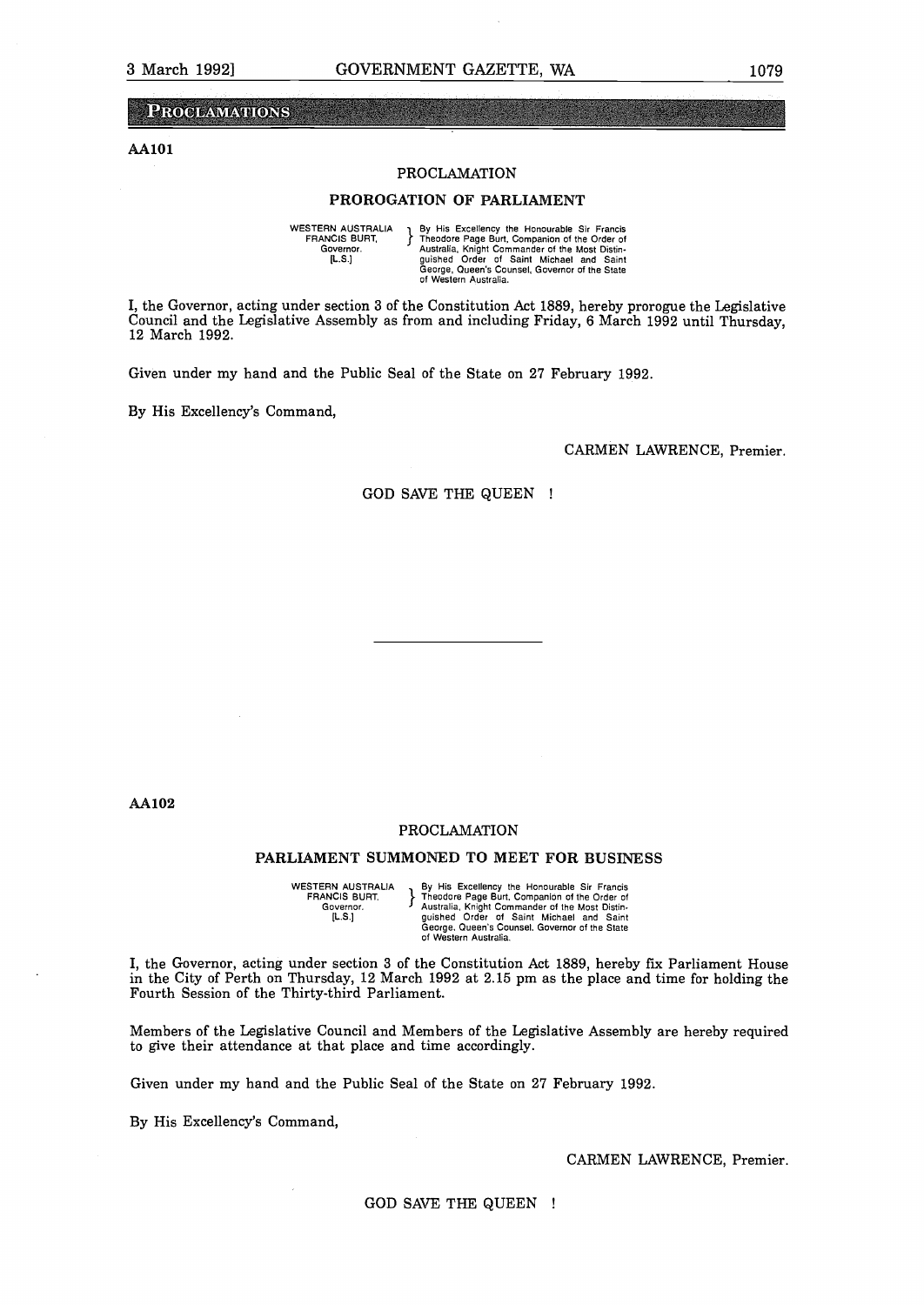#### **FISHERIES**

#### **F1301**

#### Notice No. 533 FISHERIES ACT 1905 NICKOL BAY PRAWN LIMITED ENTRY FISHERY AMENDMENT NOTICE 1992

#### **FD 148/75.**

Made by the Minister under section 32.

#### Citation

1. This notice may be cited as the *Nickol Bay Prawn Limited Entry Fishery Amendment Notice 1992.*

#### **Principal Notice**

2. In this notice the *Nickol Bay Prawn Limited Entry Fishery Notice 1991 No. 488\** is referred to as the principal notice.

#### Clause 2 amended

3. Clause 2 of the principal notice is amended by inserting in alphabetical order the following-

"nursery" means an area of the Fishery as described in schedule 1; ".

#### **Clause 3 amended**

4. Clause **<sup>3</sup> of the principal notice is amended** by deleting the words "item <sup>1</sup> of the" and inserting after the word "Schedule" the number ". 1

#### **Clause 4 amended**

3. Clause 4 of the principal notice is amended by deleting the words "item 1 of the" and inserting after "Schedule" the number  $\stackrel{a}{\sim}$  1  $\stackrel{m}{\sim}$ the" and inserting after "Schedule" the number "

#### **Clause <sup>9</sup> repealed and substituted**

**4. Clause 9 of the** principal notice is repealed and the following clause substituted-

#### **Closure of areas within the Fishery**

 $9.$  (1) A person shall not take or attempt to take prawns from a nursery described in Schedule 2 except during the times specified in Schedule 3.

 $(2)$  Notwithstanding subclause  $(1)$  the Minister may, in writing, open or close any part of the Fishery for any specified time or period.

#### **Schedule repealed and substituted**

5. The Schedule to the principal notice is repealed and the following schedules substituted-

#### Schedule <sup>1</sup>

All waters of the Indian Ocean and Nickol Bay between 116° 45' east longitude and 120° east longitude and on the landward side of the 200 metre isobath.

#### Schedule <sup>2</sup>

#### 1. Nickol Bay Nursery

All waters of the Fishery south of a line drawn from Sloping Point through **the western extremity of Dixon Island to the mainland.**

#### 2. Extended Nickol Bay Nursery

All waters of Nickol Bay bounded by a line commencing at Cape Lambert and extending northwesterly to the northeastern most extremity on Delambre Island; thence westerly to the most northern extremity of Hauy Island; thence westerly to the northern most extremity of Dolphin Island; thence along the high water mark the eastern side of Dolphin Island to the southeastern extremity of that island; thence southerly to Sloping Point; thence southeasterly through the western most extremity of Dixon Island to the mainland and thence along the highwater mark to the point of commencement.

#### 3. Depuch Nursery

All the waters of the Fishery bounded by a line commencing at the intersection of the highwater mark on the northwest coast of the mainland and longitude  $117^{\circ}44'20''$  East; thence extending northerly to the southern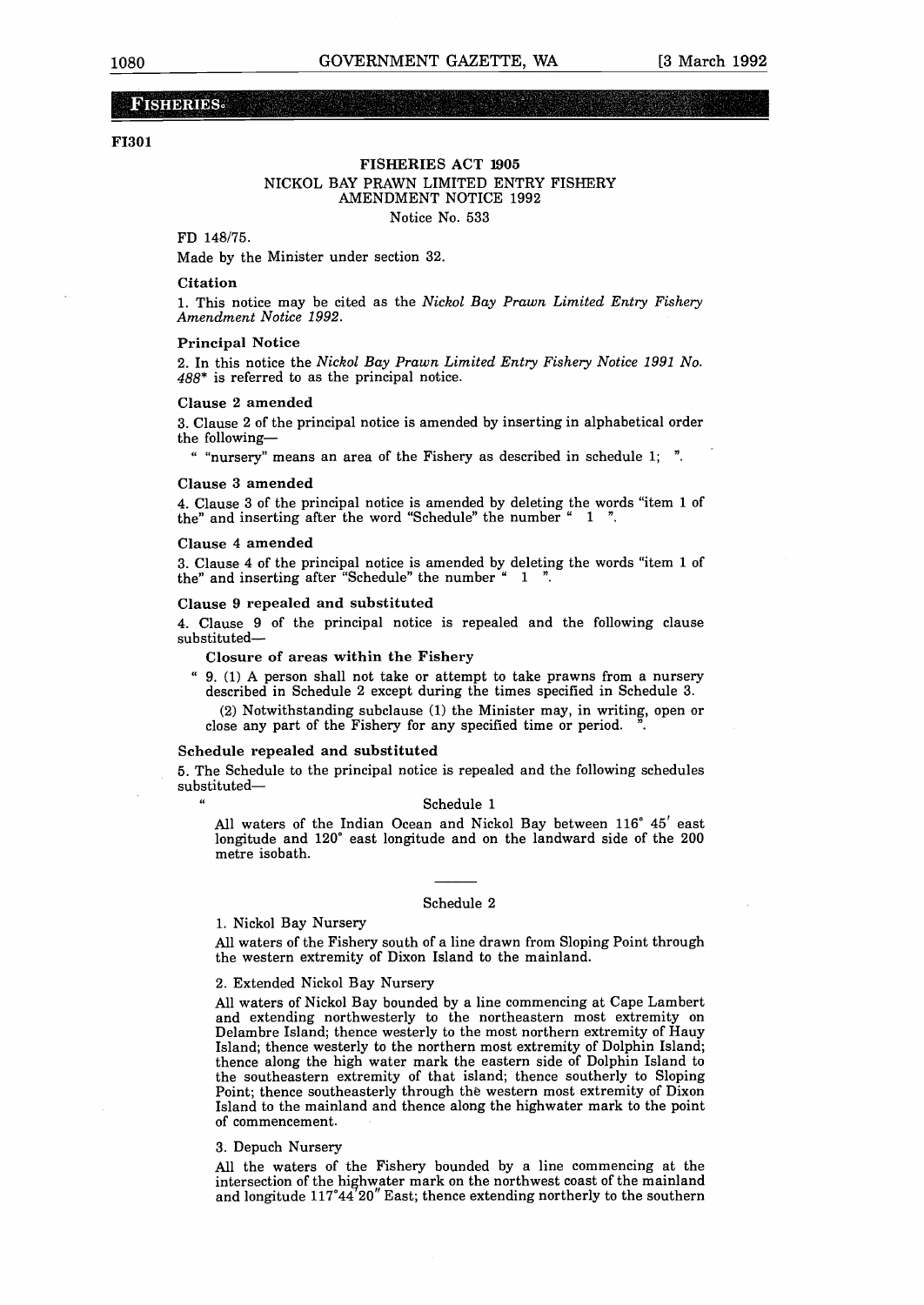**most extremity of Depuch Island; thence northwesterly to the northern extremity of Depuch Island; thence due west to its intersection with** longitude **117° 33' east; thence due south** along longitude 117° **33' east to** the high water mark on the mainland and then along the highwater mark to the commencement point.

#### 4. De Grey River Nursery

That area of the Fishery within-

- 1 <sup>10</sup> nautical miles of Larry Point; and
- (2) 10 nautical miles of Spit Point.

#### Schedule <sup>3</sup>

| Nursery                     | Period when prawns may be<br>taken in any year                                 |
|-----------------------------|--------------------------------------------------------------------------------|
| Nickol Bay Nursery          | Opens at 1800 hours on 1 March<br>and closes at 0800 hours on 1<br>August      |
| Extended Nickol Bay Nursery | Opens at 1800 hours on 1 March<br>and closes at 0800 hours on 14<br>November   |
| Depuch Nursery              | Opens at 1800 hours on 1 March<br>and closes at 0800 hours on 1<br>August      |
| De Grey Nursery             | Opens at 1800 hours on 15 April<br>and closes at 0800 hours on 14<br>November. |

*[\*published in the Gazette of 19 April 1991.]* Dated this 26th day of February 1992.

JIM McGINTY, Acting Minister for Fisheries.

F1302

#### FISHERIES ACT 1905

#### NICKOL BAY SCALLOP FISHING RESTRICTIONS NOTICE 1992 Notice No. 534

FD 148/75.

Made by the Minister under sections 9 and 10.

**Citation**

1. This notice may be cited as the *Nickol Bay Scallop Fishing Restrictions Notice 1992.*

#### **Prohibition on taking scallops**

2. Subject to Clause 3, no person shall take or attempt to take scallops *Genus amusium*) by any means of capture in the waters described in the schedule.

#### **Exempt persons**

3. The provisions of this notice shall apply to all persons other than-

- 1 The holder of <sup>a</sup> fishing boat licence issued under the Act and endorsed permitting the boat to be used to take scallops from within the waters described in the schedule; or
- 2 <sup>A</sup> person using <sup>a</sup> boat licenced to operate in the Nickol Bay Prawn Limited Entry Fishery\*.

#### **Permitted means of taking scallops**

4. A boat licenced to take scallops in accordance with subclause  $3. (1)$  may only take scallops by means of a trawl net with a mesh size equal to or greater than 100 millimetres.

#### Schedule

All waters of the Indian Ocean and Nickol Bay between 116° 45' east longitude and 120<sup>c</sup> east longitude and on the landward side of the 200 metre isobath.

*[\*published in the Gazette of 19 April 1991.]*

Dated this 26th day of February 1992.

JIM McGINTY, Acting Minister for Fisheries.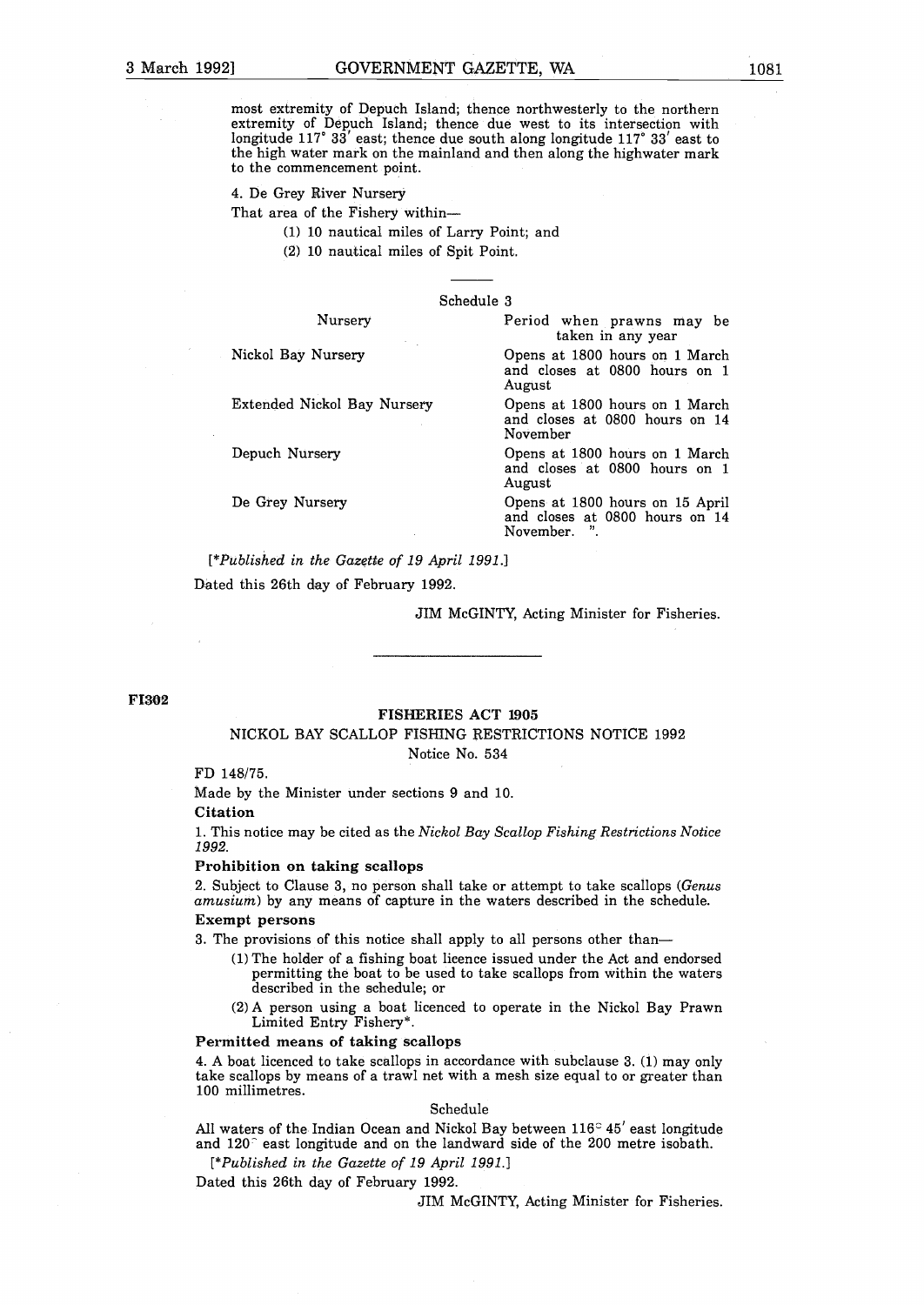#### **F1401**

#### FISHERIES ACT 1905 PART IIIB-PROCESSING LICENCE

FD 673/91

The public is hereby notified that <sup>I</sup> have issued a permit to Brian Peter Byass of **31** Stirling Street Hamilton Hill, to establish a processing establishment to process fish in pursuance of the provisions of Section 35C of the Fisheries Act 1905 on Board licensed fishing boat "Dorian II" LFBG355, subject to the following conditions-

That the processing establishment subject to this permit-

- 1. Shall comply with the requirements of the Fisheries Act 1905 and all Regulations, Orders in Councils, and Notices and Ministerial Directions issued thereunder.
- 2. Shall not be used for the processing of rock lobster, prawns, abalone, tuna, salmon or scallops.
- 3. Shall comply with the requirements of the Health Act 1911 (amended).
- 4. Shall be registered as an export establishment pursuant to the provisions of the Parliament of the Commonwealth Export Control Act 1982, and orders made thereunder, more specifically the prescribed goods (general) orders and the fish orders, should it be used to process fish for export.
- 5. Shall not be used for the processing of marron *Cherax tenuimanus* unless a licence is held under Section 39C of the Fisheries Act 1905.
- 6. Shall not be used for the processing of fish or crustacea caught by any other vessel.

In accordance with the provisions of section 35K, any person aggrieved by this decision may, within fourteen days after publication of this Notice, appeal against the decision or order by serving on the Minister for Fisheries a statement, in writing, on the grounds of their appeal.

P. P. ROGERS, Executive Director of Fisheries.

**LOCAL GOVERNMENT** 

**LG9O1**

#### **LOCAL GOVERNMENT ACT** 1960

NOTICE OF INTENTION TO BORROW

*Shire of Corrigin*

Proposed Loan No. 88 of \$247 000 Pursuant to section 610 of the Local Government Act 1960, the Shire of Corrigin hereby gives notice that it proposes to borrow money, by the sale of debentures, repayable at the office of the council by half yearly instalments of principal and interest for the following term and purpose-

Loan No. 88-\$247 000-3 Year Term-Liquidate existing loans 55-57, 67-74, 76-82, 84 and 85. Plans, specifications and estimates as required by section 609 are available for inspection at the office of the Council during normal office hours for thirty five days after the publication of this notice.

Dated 27 February 1992.

M. D. TURNER, President. I. G. DAVIES, Shire Clerk.

#### PLANNING AND URBAN DEVELOPMENT

#### **PD4O1**

**TOWN PLANNING AND DEVELOPMENT ACT 1928** SCHEME AMENDMENT AVAILABLE FOR INSPECTION *City of Stirling*

District Planning Scheme No. 2-Amendment No. 84A

Ref: 853/2/20/34 Pt 84A

Notice is hereby given that the City of Stirling has prepared the abovementioned scheme amendment for the purpose of rezoning Lot 4 corner of Walcott Street and Alexander Drive, Mount Lawley from "Low Density Residential R20" to "Special Use Zone-Office".

Plans and documents setting out and explaining the scheme amendment have been deposited at Council Offices, Civic Place, Stirling and at the Department of Planning and Urban Development, Albert Facey House, 469-489 Wellington Street, Perth, and will be available for inspection during office hours up to and including April 14, 1992.

Submissions on the scheme amendment should be made in writing on Form No. 4 and lodged with the undersigned on or before April 14, 1992.

This amendment is available for inspection in order to provide an opportunity for public comment and it should not be construed that final approval will be granted.

G. S. BRAY, Town Clerk.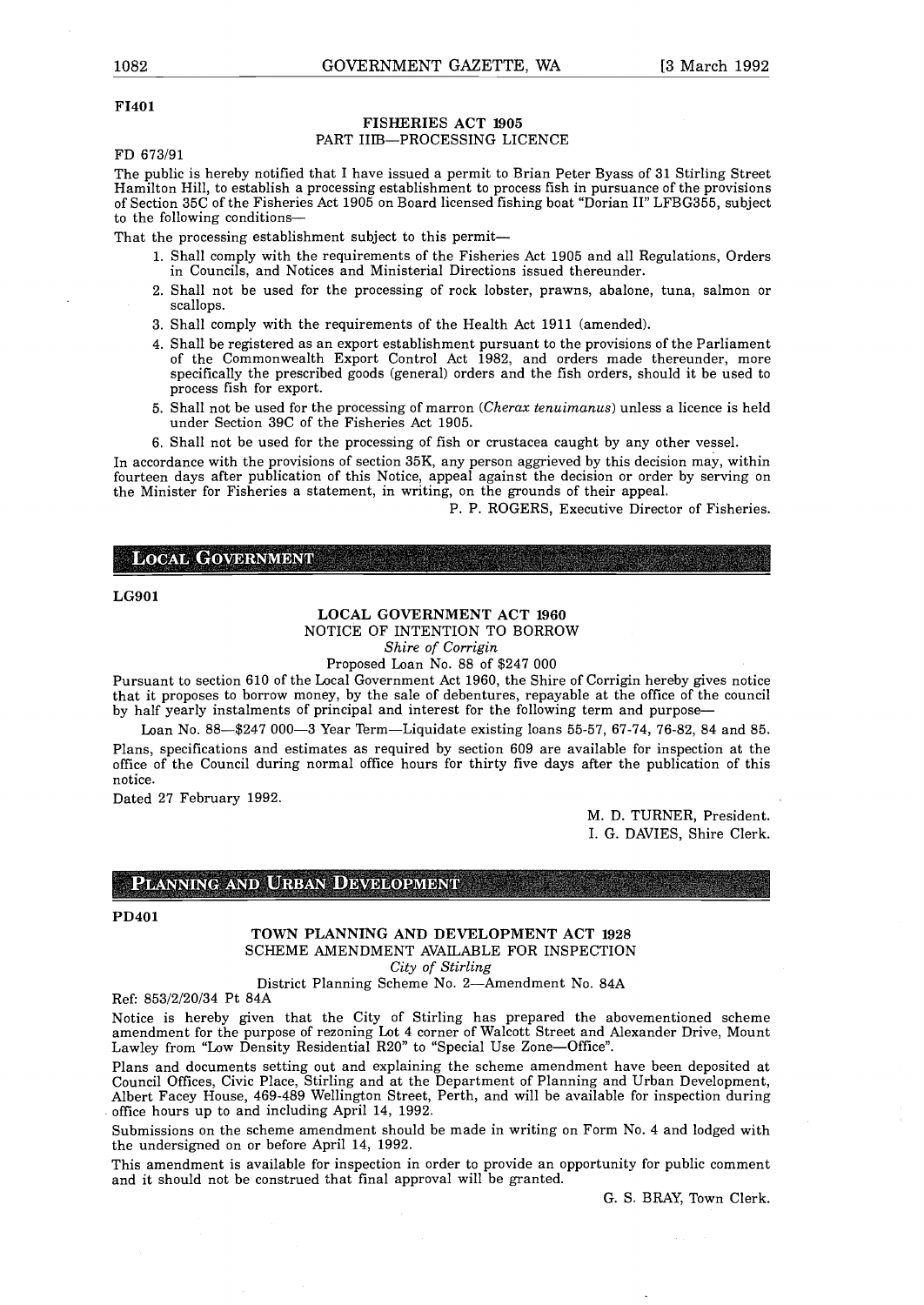**PD402**

# **TOWN PLANNING AND DEVELOPMENT ACT 1928** SCHEME AMENDMENT AVAILABLE FOR INSPECTION

*Shire of Denmark*

Town Planning Scheme No. 2-Amendment No. 43

Ref: 853/5/7/2 Pt. 43.

Notice is hereby given that the Shire of Denmark has prepared the abovementioned scheme amendment for the purpose of rezoning Lot <sup>4</sup> Pt Location 2061 William Bay Road, Denmark from "Holiday Accommodation" zone to "Special Rural" and "Parks and Recreation Non restricted".

Plans and documents setting out and explaining the scheme amendment have been deposited at Council Offices, Strickland Street, Denmark and at the Department of Planning and Urban Development, Albert Facey House, 469-489 Wellington Street, Perth, and will be available for inspection during office hours up to and including April 14, 1992.

Submissions on the scheme amendment should be made in writing on Form No. 4 and lodged with the undersigned on or before April 14, 1992.

This Amendment is available for inspection in order to provide an opportunity for Public Comment and it should not be construed that final approval will be granted.

P. DURTANOVICH, Shire Clerk.

**PD403**

# TOWN PLANNING AND DEVELOPMENT ACT 1928 SCHEME AMENDMENT AVAILABLE FOR INSPECTION

*Shire of Harvey*

Town Planning Scheme No. 10-Amendment No. 40

Ref: 853/6/12/14 Pt. 40.

Notice is hereby given that the Shire of Harvey has prepared the abovementioned scheme amendment for the purpose of rezoning Lot 34 Uduc Road, Harvey, from "Residential" to "Light Industry".

Plans and documents setting out and explaining the scheme amendment have been deposited at Council Offices, 102 Uduc Road, Harvey at the Department of Planning and Urban Development, Albert Facey House, 469-489 Wellington Street, Perth, and will be available for inspection during office hours up to and including April 14, 1992.

Submissions on the scheme amendment should be made in writing on Form No. 4 and lodged with the undersigned on or before April 14, 1992.

This Amendment is available for inspection in order to provide an opportunity for Public Comment and it should not be construed that final approval will be granted.

K. J. LEECE, Shire Clerk.

**PD404**

# TOWN PLANNING AND DEVELOPMENT ACT 1928 APPROVED TOWN PLANNING SCHEME AMENDMENT

*City of Canning*

Town Planning Scheme No. 16-Amendment No. 520

Ref: 853/2/16/18 Pt. 520.

It is hereby notified for public information, in accordance with section <sup>7</sup> of the Town Planning and Development Act 1928 that the Hon Minister for Planning approved the City of Canning Town Planning Scheme Amendment on February 22, 1992 for the purpose of rezoning 1425-27 Albany Highway Lot 23 and 22-24 Bradford Street Lot 31, Cannington, from "G.R.4" to "Showroom/ Warehouse", as depicted on the amending plan adopted by the Council on the 29th day of May, 1989.

> C. M. GREGORINI, Commissioner. I. F. KINNER, Town Clerk.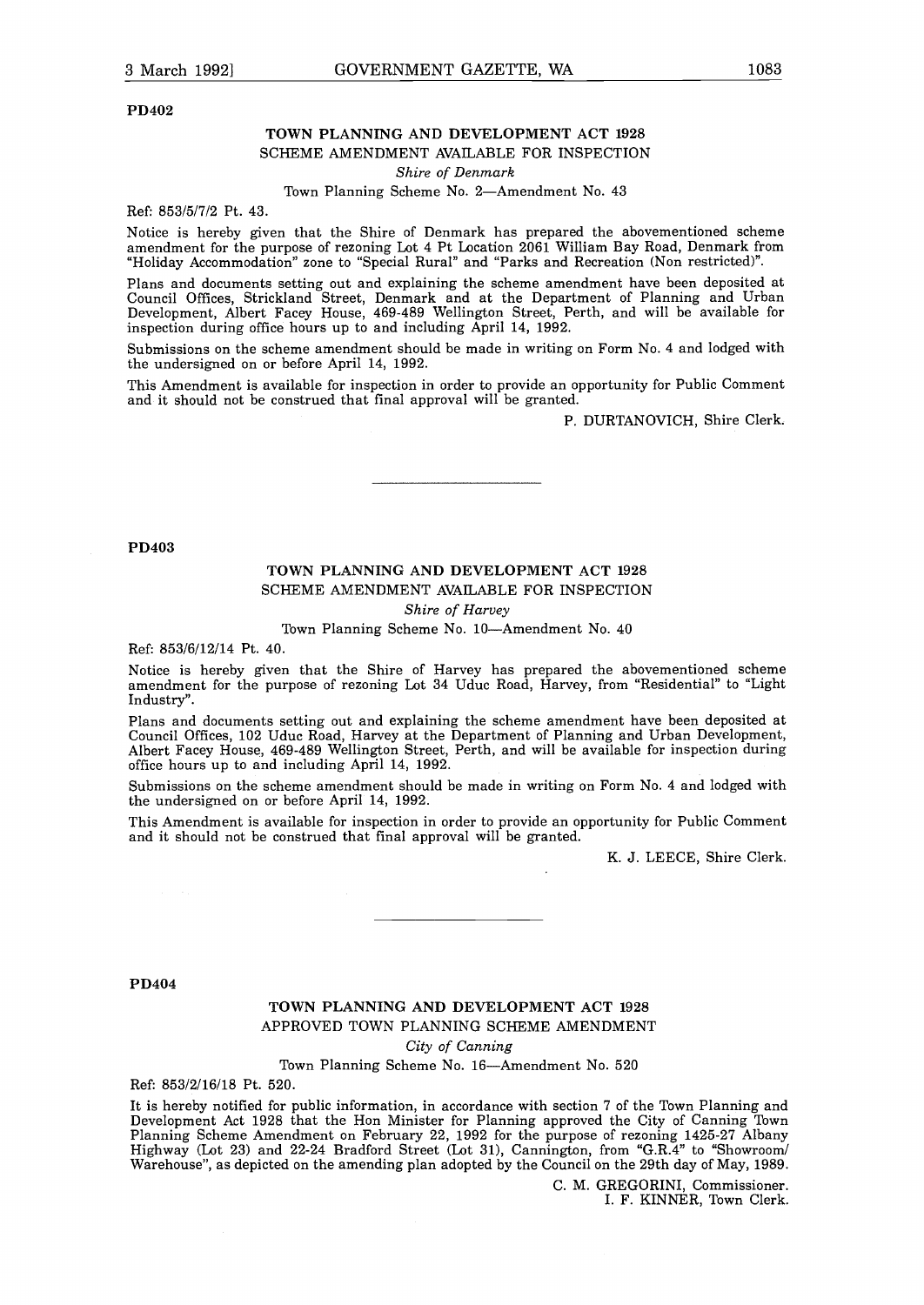**PD405**

## **TOWN PLANNING AND DEVELOPMENT ACT 1928** APPROVED TOWN PLANNING SCHEME AMENDMENT

*City of Canning*

#### Town Planning Scheme No. 16-Amendment No. 605

Ref: 853/2/16/18 Pt. 605.

It is hereby notified for public information, in accordance with section <sup>7</sup> of the Town Planning and Development Act 1928 that the Hon Minister for Planning approved the City of Canning Town Planning Scheme Amendment on February 22, 1992 for the purpose of rezoning a 5.83 m<sup>2</sup> (0.29 m <sup>x</sup> 20.12 m portion of <sup>21</sup> Herald Avenue/22 Kembla Way Lot 187, Willetton, from "S.R.2" to 'Light Industry", as depicted on the amending plan adopted by the Council on the 13th day of August, 1991.

> C. M. GREGORINI, Commissioner. I. F. KINNER, Town Clerk.

**PD406**

#### **TOWN PLANNING AND DEVELOPMENT ACT 1928** APPROVED TOWN PLANNING SCHEME AMENDMENT *City of Mandurah*

Town Planning Scheme No. lA-Amendment No. 168

Ref: 853/6/13/9, Pt. 168.

It is hereby notified for public information, in accordance with section <sup>7</sup> of the Town Planning and Development Act 1928, that the Hon Minister for Planning approved the City of Mandurah Town Planning Scheme Amendment on <sup>24</sup> February 1992, for the purpose of rezoning part of Lot 41 Fremantle Road from "Rural" to "Tourist" Zone.

> D. C. TUCKEY, Mayor. K. W. DONOHOE, Town Clerk.

**PD407**

# **TOWN PLANNING AND DEVELOPMENT ACT 1928** APPROVED TOWN PLANNING SCHEME AMENDMENT

*City of Nedlands*

#### Town Planning Scheme No. 2-Amendment No. <sup>21</sup>

Ref: 853/2/8/4, Pt. 21.

It is hereby notified for public information, in accordance with section <sup>7</sup> of the Town Planning and Development Act 1928, that the Hon Minister for Planning approved the City of Nedlands Town Planning Scheme Amendment on 22 February 1992, for the purpose of rezoning Lot <sup>72</sup> No. 53 Aberdare Road, Nedlands from Residential RiO to Residential R25 as depicted on the amending plan adopted by Council on the 4th day of May 1989.

> D. C. CRUICKSHANK, Mayor. N. G. LEACH, Town Clerk.

#### **PD408**

#### TOWN PLANNING AND DEVELOPMENT ACT 1928 APPROVED TOWN PLANNING SCHEME AMENDMENT *City of Rockingham*

Town Planning Scheme No. 1-Amendment No. 202

Ref: 853/2/28/1, Pt. 202.

It is hereby notified for public information, in accordance with section <sup>7</sup> of the Town Planning and Development Act 1928, that the Hon Minister for Planning approved the City of Rockingham Town Planning Scheme Amendment on <sup>24</sup> February 1992, for the purpose of-

. Adding the following new Part IX after Part VIII:

' PART IX-CONTROL OF ADVERTISEMENTS

Advertisements-"Development"

9.1 For the purposes of this Scheme, the erection, placement and display, of any advertisement, other than an exempted advertisement or an existing advertisement,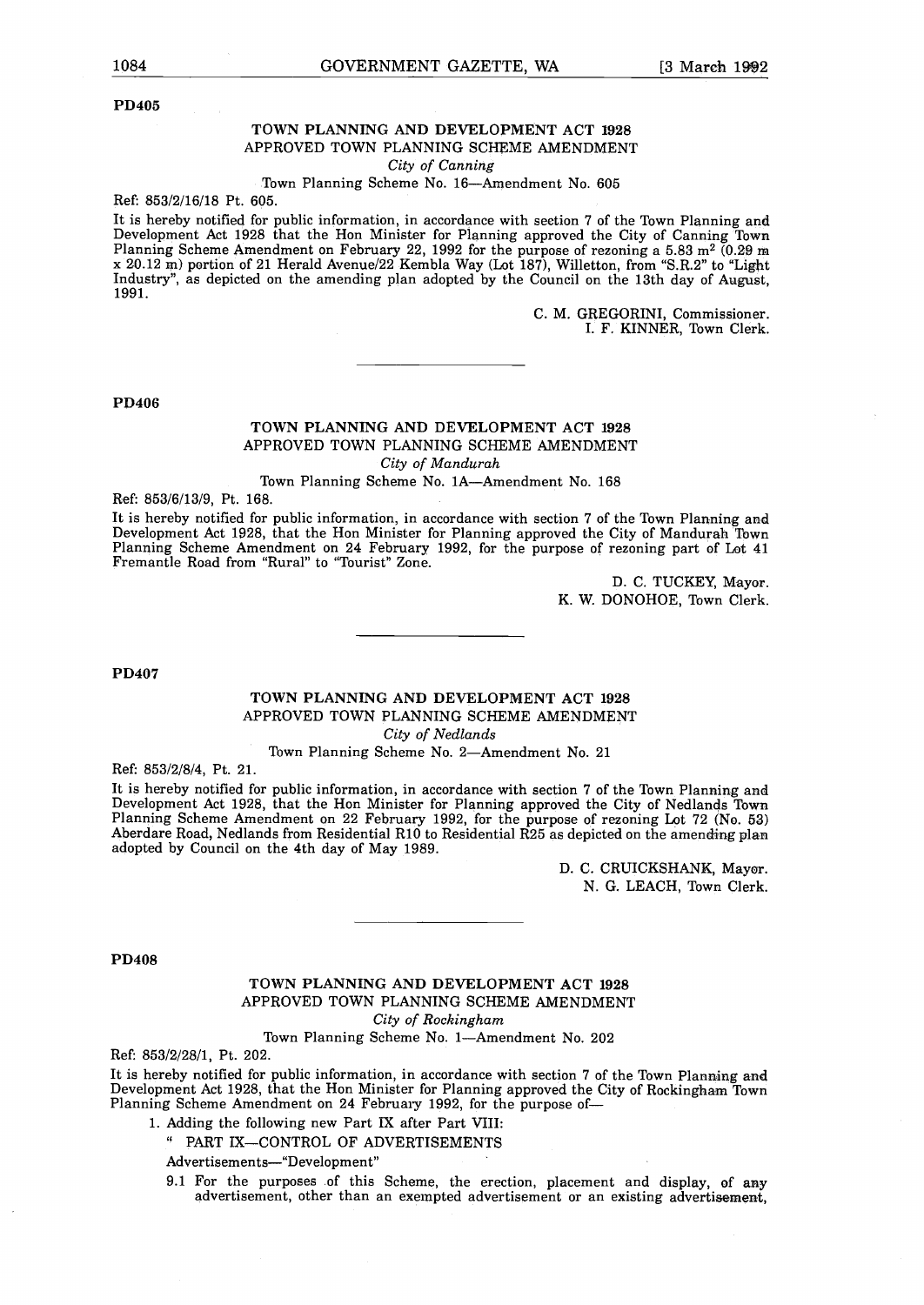is "development" within the definition of the Act requiring the Town Planning approval of the Council.

#### Interpretation

9.2 In this Part, unless the context otherwise requires:

"advertiser" means any one or any group comprised of the owner, occupier or licensee; "Appeal Tribunal" means the Town Planning Appeal Tribunal constituted under Section 42 of the Act;

"exempted advertisement" means an advertisement or advertisements:

- a described in Column <sup>2</sup> of Table VII but does not apply to places, buildings, conservation areas or landscape protection zones which are either:
	- (i) listed by the National Trust:
	- (ii) listed on the register of the National Estate; or
	- (iii) included in Town Planning Scheme No. 1 because of their heritage or landscape value;
- b erected, placed or displayed on land used for <sup>a</sup> purpose described in Column <sup>1</sup> of Table VII;
- (c) not exceeding the maximum number of advertisements specified in Column 2 of Table VII; and
- (d) not exceeding the maximum area described in Column 3 of Table VII;

"existing advertisement" means an advertisement which:

- (a) was lawfully erected, placed or displayed prior to this Scheme coming into force; or
- b may be erected, placed or displayed pursuant to <sup>a</sup> licence or approval granted by the Council prior to this Scheme coming into force;

#### Application

9.3 An application for Town Planning approval pursuant to this Part shall be submitted in accordance with the provisions of Clause 3.4A of the Scheme and shall be accompanied by a completed Additional Information Sheet in the form set out at Appendix B giving details of the advertisement to be erected, placed or displayed on the land.

Determination of Application

9.4 Without limiting the generality of the matters which may be taken into account when determining an application for Town Planning approval for the erection, placement or display of an advertisement, the Council shall determine each such application in the light of the objectives of the Scheme and with particular reference to the character and amenity of the locality within which it is to be displayed, including its historic or landscape significance and traffic safety, and the amenity of adjacent areas which may be affected.

Removal of Exempted and Existing Advertisements

9.5 Where, in the opinion of the Council, there are exceptional circumstances which cause an exempted or existing advertisement to conflict seriously with the objectives of the Scheme, the Council may, by notice in writing, require the advertiser to remove, relocate, adapt or otherwise modify the advertisement.

Deterioration of Advertisements

- 9.6 Where, in the opinion of the Council, an advertisement has been permitted to deteriorate to a point where it conflicts with the objectives of the Scheme or it ceases to be effective for the purpose for which it was erected or displayed, the Council may, by notice in writing, require the advertiser to:
	- a repair, repaint or otherwise restore the advertisement to <sup>a</sup> standard specified by Council in the notice; or
	- (b) remove the advertisement.

Notices

- 9.7 Any notice served pursuant to Clause 9.5 or 9.6 shall be served upon the advertiser and shall specify:
	- (a) the advertisement the subject of the notice;
	- b full details of the action or alternative courses of action to be taken by the advertiser to comply with the notice;
	- $(c)$  the period, not being less than 60 days, within which the action specified shall be completed by the advertiser; and
	- (d) in the case of a notice served pursuant to clause 9.5, clear reasons for the decision of the Council to serve the notice.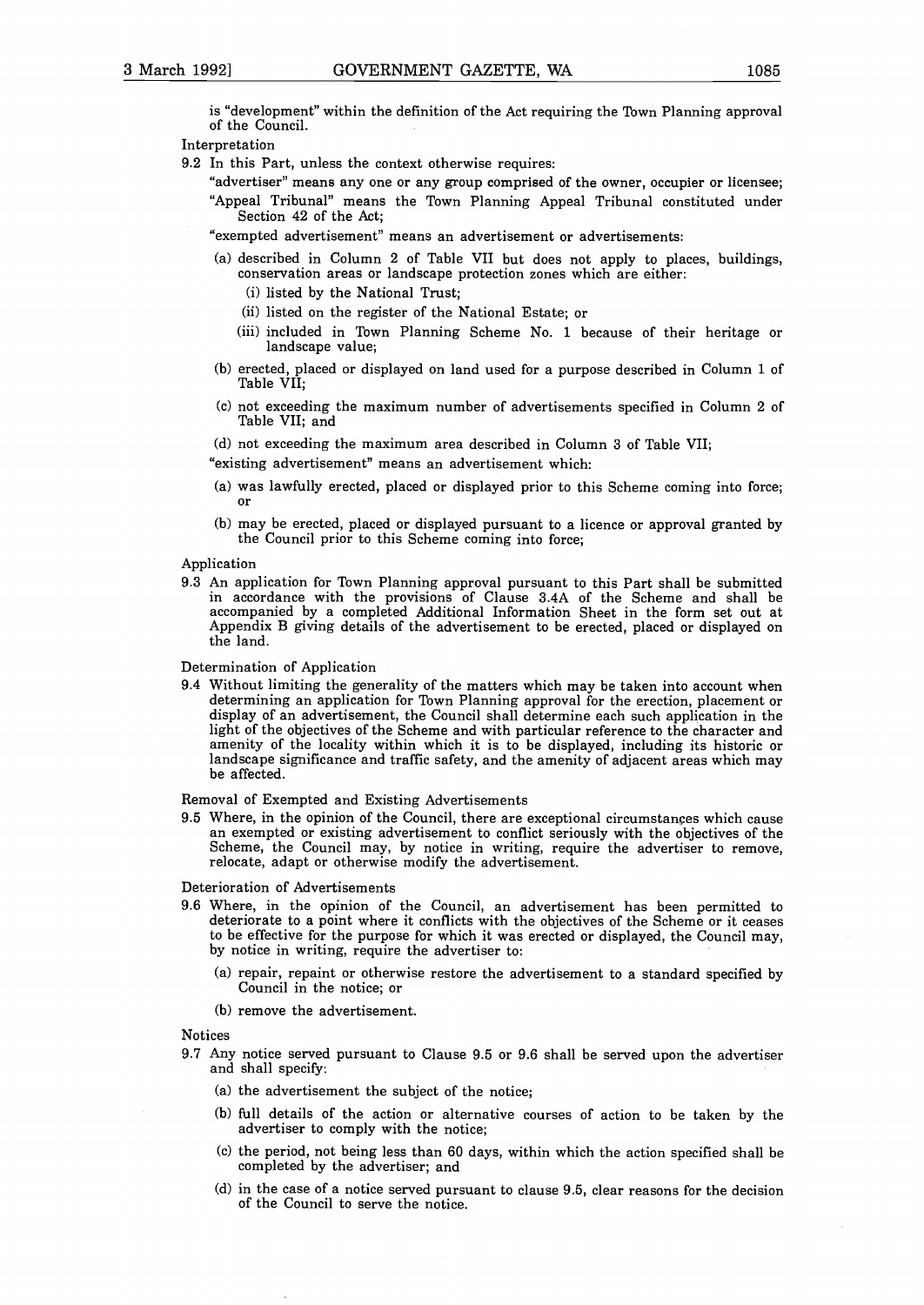#### Appeal

9.8 Any person upon whom a notice is served pursuant to this Part may, within a period of 60 days from the date of the notice, appeal to the Minister or the Appeal Tribunal in accordance with Part V of the Act, and where any such appeal is lodged the effect of the notice shall be suspended until the decision to uphold, quash or vary the notice is known and the notice shall thereafter have effect according to that decision.

#### **Offence**

9.9 Any advertiser who:

- a erects, places or displays or who permits to be erected, placed or displayed an advertisement otherwise than in accordance with the provisions of this Part; or
- b fails to comply with any notice issued pursuant to this Part:
- commits an offence and is liable to the remedies available to the Council pursuant to Section 10 of the Act. ".

|  |  |  | 2. Adding the following new Table after Table V: |  |  |  |  |  |  |
|--|--|--|--------------------------------------------------|--|--|--|--|--|--|
|--|--|--|--------------------------------------------------|--|--|--|--|--|--|

#### TABLE VI-EXEMPTED ADVERTISEMENTS

| Landuse and/or<br>Development Requiring<br>Advertisement                                                              | Exempted Sign Type and Number<br>(All non-illuminated unless<br>otherwise stated)                                                                                                                                                                                                                                                  | Maximum Area of<br>Exempted Sign                                                                                                             |
|-----------------------------------------------------------------------------------------------------------------------|------------------------------------------------------------------------------------------------------------------------------------------------------------------------------------------------------------------------------------------------------------------------------------------------------------------------------------|----------------------------------------------------------------------------------------------------------------------------------------------|
| Dwellings                                                                                                             | One professional name-plate as appropri-<br>ate.                                                                                                                                                                                                                                                                                   | $0.2$ sq.m.                                                                                                                                  |
| Home Occupation                                                                                                       | One advertisement describing the nature<br>of the home occupation.                                                                                                                                                                                                                                                                 | $0.2$ sq.m.                                                                                                                                  |
| Places of Worship, Meet-<br>ing Halls and Places of<br>Public Assembly.                                               | One advertisement detailing the function<br>and/or the activities of the institution con-<br>cerned.                                                                                                                                                                                                                               | $0.2$ sq.m.                                                                                                                                  |
| Cinemas, Theatres and<br>Drive-In Theatres.                                                                           | Two signs (illuminated or non-illuminated)<br>detailing the entertainment being pre-<br>sented from time to time at the venue upon<br>which the signs are displayed.                                                                                                                                                               | Each advertisement sign<br>not to exceed 5 sq.m.                                                                                             |
| Shops, Showrooms and<br>other uses appropriate to<br>a Shopping Area.                                                 | All advertisements affixed to the building<br>below the top of the awning or, in the<br>absence of an awning, below a line meas-<br>ured at 5 metres from the ground floor<br>level of the building subject to compliance<br>with the requirements of the Signs, Hoard-<br>ing and Bill Posting By-laws.                           | As per Signs, Hoarding<br>and Bill Posting By-laws.                                                                                          |
|                                                                                                                       | A maximum of one free-standing composite<br>advertising sign appurtenant to the lot<br>boundary adjacent to the primary street<br>frontage as determined by Council.                                                                                                                                                               |                                                                                                                                              |
| Industrial and Ware-<br>house Premises                                                                                | A maximum of 4 advertisements applied to<br>or affixed to the walls of the building but<br>not including signs which project above the<br>eaves or the ridge of the roof of the<br>building, and excluding signs projecting<br>from the building whether or not those<br>signs are connected to a pole, wall or other<br>building. | Total area of any such<br>advertisements shall not<br>exceed 15 sq.m.                                                                        |
|                                                                                                                       | A maximum of two free-standing adver-<br>tisement signs not exceeding 5 m in height<br>above ground level.                                                                                                                                                                                                                         | Maximum permissible<br>total area shall not ex-<br>ceed 10 sq.m. and indi-<br>vidual<br>advertisement<br>signs shall not exceed<br>$6$ sq.m. |
| Showroom, race course,<br>major<br>racing<br>tracks,<br>sports stadia,<br>major<br>sporting grounds and<br>complexes. | All signs provided that, in each case the<br>advertisement is not visible from outside<br>the complex or facility concerned either<br>from other private land or from public<br>places and streets.                                                                                                                                | N/A                                                                                                                                          |
| Public Places and Re-<br>serves                                                                                       | a. Advertisement signs (illuminated and<br>non-illuminated) relating to the func-<br>tions of government, a public authority<br>or council of a municipality excluding<br>those of a promotional nature con-<br>structed or exhibited by, or on behalf of<br>any such body, and;                                                   | N/A                                                                                                                                          |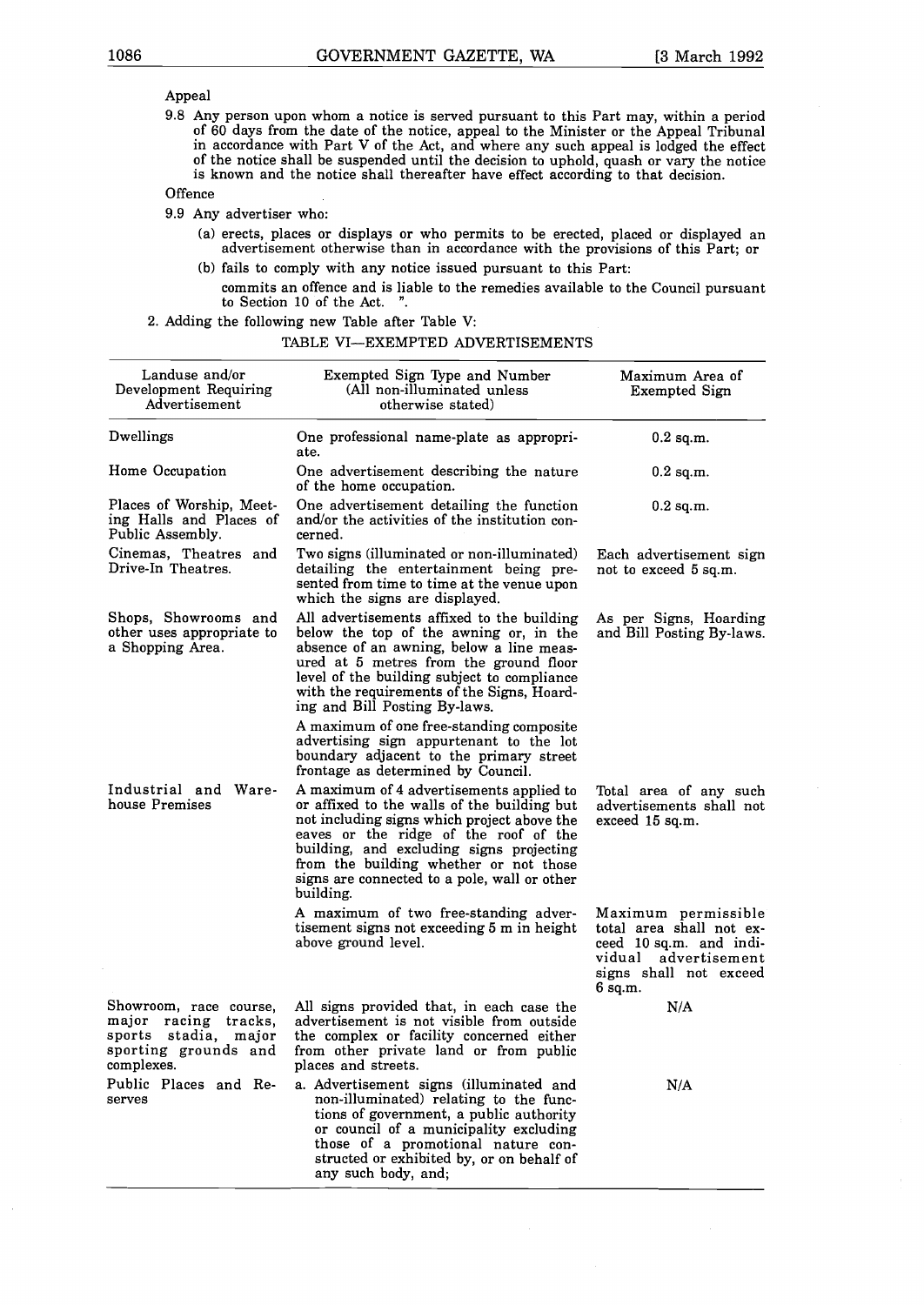| Landuse and/or<br>Development Requiring<br>Advertisement           | Exempted Sign Type and Number<br>(All non-illuminated unless<br>otherwise stated)                                                                                                                                                                                                                                                                                         | Maximum Area of<br><b>Exempted Sign</b>  |  |
|--------------------------------------------------------------------|---------------------------------------------------------------------------------------------------------------------------------------------------------------------------------------------------------------------------------------------------------------------------------------------------------------------------------------------------------------------------|------------------------------------------|--|
|                                                                    | b. Advertisement signs (illuminated and<br>non-illuminated) required for the man-<br>agement or control of traffic on any<br>public road, carpark, cycleway, railway<br>or waterway where such advertisement<br>has been constructed or exhibited by or<br>at the direction of a Government de-<br>partment, public authority or the coun-<br>cil of a municipality, and; | N/A                                      |  |
|                                                                    | c. Advertisement signs illuminated and<br>non-illuminated required to be exhib-<br>ited by or pursuant to any statute or<br>regulation or the like made pursuant to<br>powers contained within a Statute pro-<br>vided that any such advertisement is<br>constructed and/or exhibited strictly in<br>accordance with the requirements speci-<br>fied therein.             | N/A                                      |  |
| Railway Property and Re-<br>serves                                 | Advertisement signs exhibited on such<br>land provided that each such advertise-<br>ment is directed only at persons at or upon<br>a railway station.                                                                                                                                                                                                                     | No sign shall exceed<br>2 sq.m. in area. |  |
| Advertisements within<br>Buildings.                                | All advertisements placed or displayed<br>within buildings which cannot ordinarily<br>be seen by a person outside of those build-<br>ings.                                                                                                                                                                                                                                | N/A                                      |  |
| All classes of buildings<br>other than single family<br>dwellings. | One advertisement sign containing the<br>name, number and address of the building,<br>the purpose for which the building is used<br>for the managing agent thereof.                                                                                                                                                                                                       | $0.2$ sq.m.                              |  |
|                                                                    |                                                                                                                                                                                                                                                                                                                                                                           |                                          |  |

| Column 1<br>Temporary Signs                                                                                                    | Column <sub>2</sub><br>Exempted Sign Type and Number<br>(All non-illuminated unless<br>otherwise stated)                                                                                                                                                            | Column 3<br>Maximum Area of<br>Exempted Sign |
|--------------------------------------------------------------------------------------------------------------------------------|---------------------------------------------------------------------------------------------------------------------------------------------------------------------------------------------------------------------------------------------------------------------|----------------------------------------------|
| Building Construction Sites—adver-<br>tisement signs displayed only for the<br>duration of the construction as fol-<br>$low -$ |                                                                                                                                                                                                                                                                     |                                              |
| (i) Dwelling                                                                                                                   | One advertisement per street front-<br>age containing details of the project<br>and professional consultants and the<br>contractors undertaking the con-<br>struction work.                                                                                         | $2 \text{ sq.m}$                             |
| (ii) Multiple Dwelling, Shops, Com-<br>mercial and Industrial projects.                                                        | One sign as for (i) above.                                                                                                                                                                                                                                          | $5 \text{ sq.m}$                             |
| (iii) Large Development or redevel-                                                                                            | One sign as for (i) above.                                                                                                                                                                                                                                          | $10 \text{ sq.m}$                            |
| opment projects involving shop-<br>ping centres, office or other<br>buildings exceeding 3 storeys in<br>height.                | One additional sign showing the<br>name of the project builder.                                                                                                                                                                                                     | $5 \text{ sq.m}$                             |
| Sales of Goods or Livestock                                                                                                    | One sign per lot displayed for a<br>period not exceeding 3 months adver-<br>tising the sale of goods or livestock<br>upon any land or within any building<br>upon which the sign is exhibited<br>provided that the land is not nor-<br>mally used for that purpose. | $2 \text{ sq.m}$                             |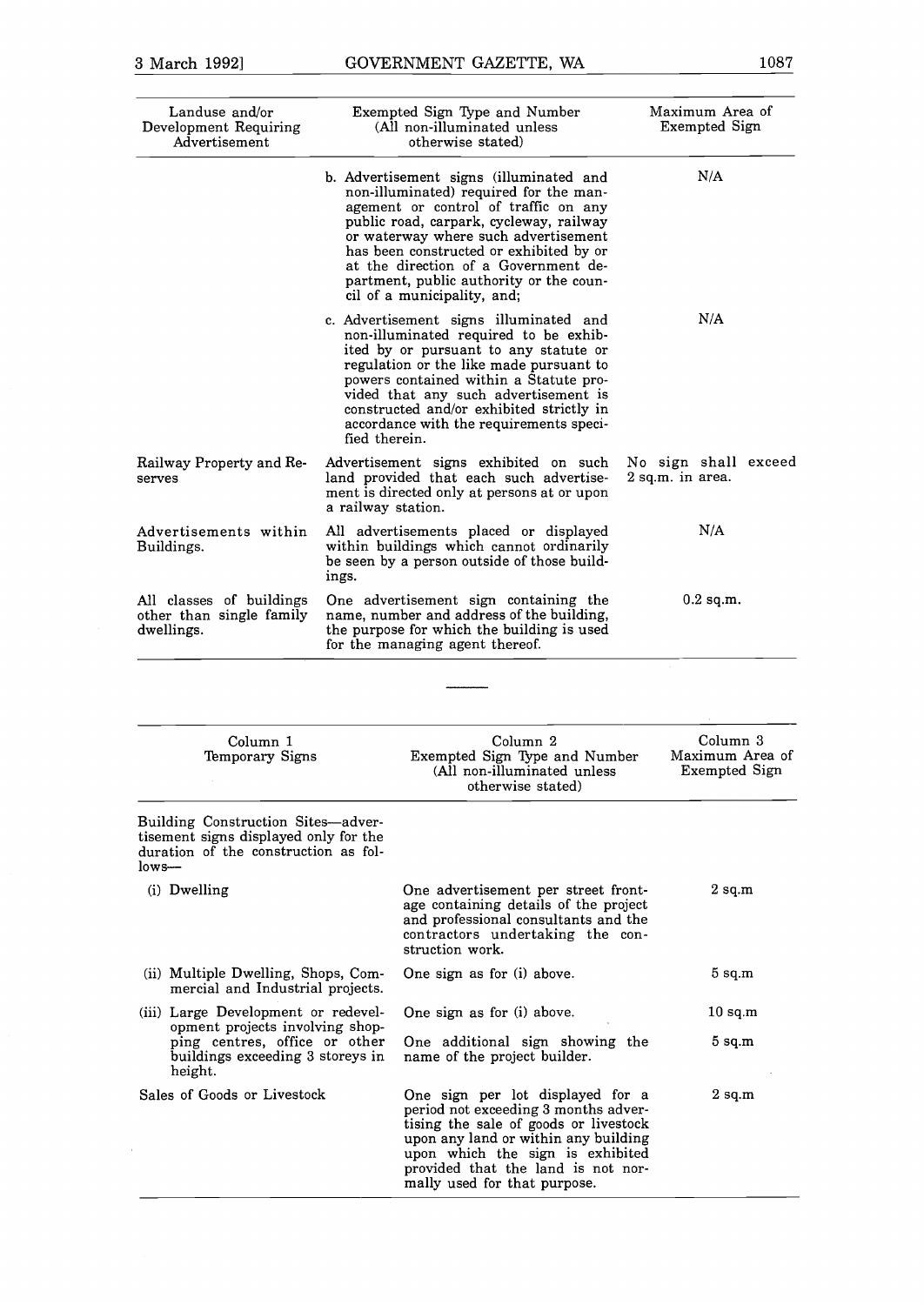G. G. HOLLAND, Town Clerk.

| Column 1<br>Temporary Signs                                                                                                                                | Column 2<br>Exempted Sign Type and Number<br>(All non-illuminated unless<br>otherwise stated)                                                                                                                                                | Column 3<br>Maximum Area of<br>Exempted Sign          |
|------------------------------------------------------------------------------------------------------------------------------------------------------------|----------------------------------------------------------------------------------------------------------------------------------------------------------------------------------------------------------------------------------------------|-------------------------------------------------------|
| <b>Property Transactions</b>                                                                                                                               |                                                                                                                                                                                                                                              |                                                       |
| Advertisement signs displayed for<br>the duration of the period over which<br>property transactions are offered and<br>negotiated as follows-              |                                                                                                                                                                                                                                              |                                                       |
| a. Dwellings                                                                                                                                               | One sign per street frontage for each<br>property relating to the sale, leasing<br>or impending auction of the property<br>at or upon which the sign is or the<br>signs are displayed.                                                       | Each sign shall not<br>exceed an area of<br>$2$ sq.m  |
| b. Multiple Dwellings Commercial<br>and Industrial Properties.                                                                                             | One sign as for (a) above.                                                                                                                                                                                                                   | Each sign shall not<br>exceed an area of<br>$5$ sq.m  |
| c. Large properties comprised of<br>shopping centres, buildings in ex-<br>cess of four storeys and rural<br>properties in excess of 5 ha.<br>Display Homes | One sign as for (a) above.                                                                                                                                                                                                                   | Each sign shall not<br>exceed an area of<br>$10$ sq.m |
| Advertisement signs displayed for<br>the period over which homes are on                                                                                    | (i) One sign for each dwelling on<br>display.                                                                                                                                                                                                | $2 \text{ sq.m}$                                      |
| display for public inspection.                                                                                                                             | (ii) In addition to (i) above one sign<br>for each group of dwellings dis-<br>played by a single project build-<br>ing of the range of dwellings on<br>display.                                                                              | $5$ sq.m                                              |
| 3. Adding the following new Appendix after Appendix A-                                                                                                     |                                                                                                                                                                                                                                              |                                                       |
| Name of Advertiser (if different from owner):<br>1.<br>2.<br>3.                                                                                            | Additional Information Sheet for Advertisement Approval<br>(to be completed in addition to Application for<br>Approval to Commence Development Form 1)<br>Description of Property upon which advertisement is to be displayed including full |                                                       |
|                                                                                                                                                            | details of its proposed position within that property:                                                                                                                                                                                       |                                                       |
| Details of Proposed Sign:<br>4.                                                                                                                            |                                                                                                                                                                                                                                              |                                                       |
| Illuminated: Yes/No                                                                                                                                        |                                                                                                                                                                                                                                              |                                                       |
| scintillating etc:                                                                                                                                         | If yes, state whether steady, moving, flashing, alternating, digital, animated or                                                                                                                                                            |                                                       |
| 5.                                                                                                                                                         | State period of time for which advertisement is required:                                                                                                                                                                                    |                                                       |
| 6.                                                                                                                                                         | Details of signs, if any, to be removed if this application is approved:                                                                                                                                                                     |                                                       |
|                                                                                                                                                            | NB. Application should be supported by a photograph or photographs of the premises<br>showing superimposed thereon the proposed position for the advertisement and those<br>advertisements to be removed detailed in 6 above.                |                                                       |
| (if different from landowners)                                                                                                                             |                                                                                                                                                                                                                                              |                                                       |
| Dated this 12th day of March 1991.                                                                                                                         |                                                                                                                                                                                                                                              |                                                       |
| G. G. HOLLAND, Town Clerk.                                                                                                                                 |                                                                                                                                                                                                                                              | L. E. SMITH, Mayor.                                   |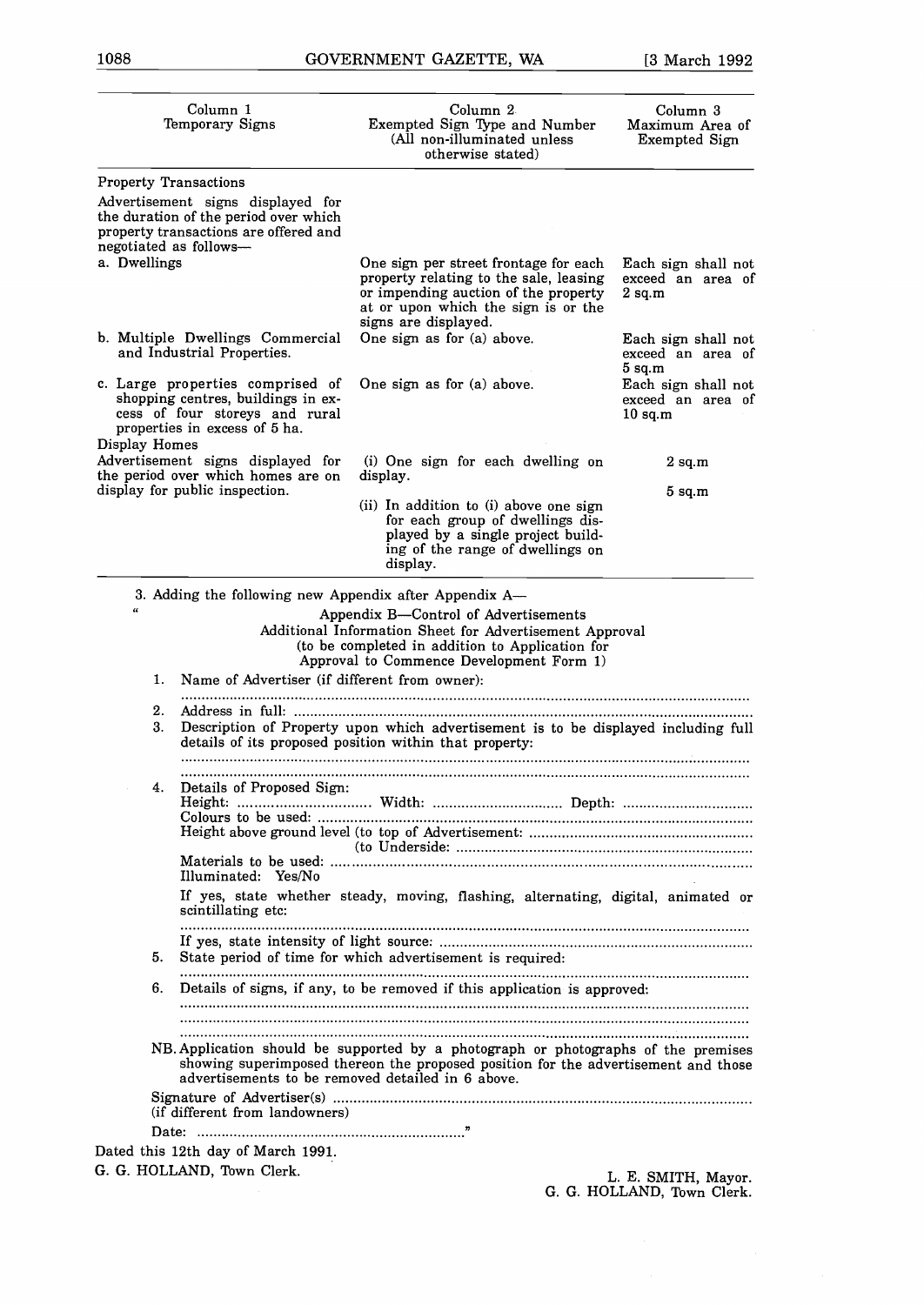#### **PD409**

# **TOWN PLANNING AND DEVELOPMENT ACT 1928** APPROVED TOWN PLANNING SCHEME AMENDMENT

*Shire of Busselton*

# Town Planning Scheme No. 5-Amendment No. 104

Ref: 853/6/6/6 Pt 104.

It is hereby notified for public information, in accordance with section 7 of the Town Planning and Development Act 1928 that the Hon. Minister for Planning approved the Shire of Busselton Town Planning Scheme Amendment on February 22, 1992 for the purpose of:

1. Rezoning Sussex Lots <sup>11</sup> and 113 Caves Road, Dunsborough as depicted on the amending maps from "Special Rural" and "General Farming" to:

#### "Recreation and Restricted Use"; and

2. Amending the Scheme Text by adding to Appendix V-Restricted Use Zones, the following:

| ${\rm Street}$ | Particulars<br>of Land                                                 | Only Use Permitted                                                                                                                                                                                                                                               |
|----------------|------------------------------------------------------------------------|------------------------------------------------------------------------------------------------------------------------------------------------------------------------------------------------------------------------------------------------------------------|
| Caves Road     | Lot 11 and Lot 113<br>of Sussex Locations<br>270, 290, 536 and<br>1306 | Land Use<br>1. Residential Development (R10), (R5), (R12.5), (R2),<br>$(R2.5)$ , $(R20)$ and $(R30)$ as may be permitted by the<br>Residential Planning Codes except that:                                                                                       |
|                |                                                                        | a. Duplex development shall only be permitted<br>on those lots shown on the subdivision and<br>development guide plan as R20, and                                                                                                                                |
|                |                                                                        | b. Grouped Dwellings shall only be permitted on<br>those lots shown on the subdivision and<br>development guide plan as R30.                                                                                                                                     |
|                |                                                                        | 2. Drainage.                                                                                                                                                                                                                                                     |
|                |                                                                        | Subdivision                                                                                                                                                                                                                                                      |
|                |                                                                        | 3. Subdivision of Lot 11 and Portion of Lot 113 shall<br>be generally in accordance with the Subdivision<br>and Development Guide Plan as endorsed by the<br>Shire Clerk and forming part of this amendment.                                                     |
|                |                                                                        | 4. An application to subdivide and develop the lots<br>shall not be approved until the following matters<br>have been resolved.                                                                                                                                  |
|                |                                                                        | a. The implementation of a traffic study and<br>adoption of a Traffic Management Plan for<br>the South Dunsborough Area.                                                                                                                                         |
|                |                                                                        | b. The adoption of a Master Drainage Plan for<br>the South Dunsborough Area.                                                                                                                                                                                     |
|                |                                                                        | 5. No further subdivision of the lots shown on the<br>adopted Subdivision and Development Guide Plan<br>shall be permitted.                                                                                                                                      |
|                |                                                                        | 6. Subdivision proposals shall have regard to the<br>following requirements to the satisfaction of Coun-<br>cil:                                                                                                                                                 |
|                |                                                                        | a. The provision of a 0.1 metre wide Pedestrian<br>Accessway to prohibit vehicle access from lots<br>onto Caves Road.                                                                                                                                            |
|                |                                                                        | b. The provision of a 30 metre wide vegetation<br>strip over those lots immediately adjoining<br>Caves Road. Vegetation protection is to be<br>enforced by covenants imposed by the subdi-<br>viding landowner in addition to the provi-<br>sions of the Scheme. |
|                |                                                                        | c. The provision of underground power.                                                                                                                                                                                                                           |
|                |                                                                        | d. Due consideration shall be given to the inte-<br>gration of the subdivision with land to the<br>south of the subdivision area.                                                                                                                                |
|                |                                                                        | e. The provision of dual use paths which provide<br>links to community facilities and attractions.                                                                                                                                                               |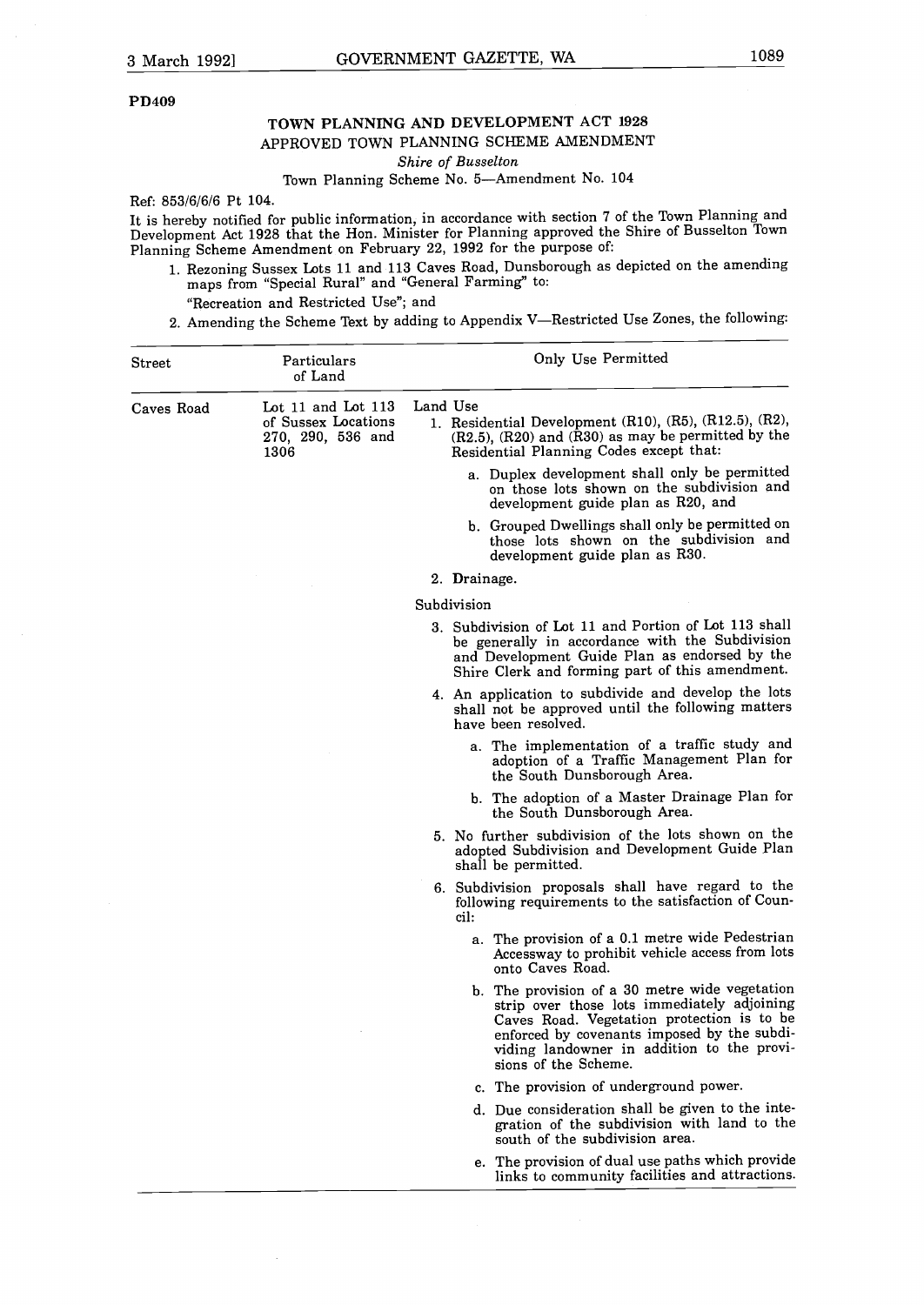| Street | Particulars<br>of Land | Only Use Permitted                                                                                                                                                                                                                                           |
|--------|------------------------|--------------------------------------------------------------------------------------------------------------------------------------------------------------------------------------------------------------------------------------------------------------|
|        |                        | 7. The subdividing land owner shall meet all costs<br>incurred in the following:                                                                                                                                                                             |
|        |                        | a. Constructing access and egress to the subdi-<br>vision area from Caves Road, including speed<br>change and passing lanes, to the specification<br>and satisfaction of Council.                                                                            |
|        |                        | b. Construction of dual use paths within the<br>subdivision area as required by Council.<br>Development in General                                                                                                                                           |
|        |                        | 8. For the purpose of Scheme development require-                                                                                                                                                                                                            |
|        |                        | ments the "Residential Planning Codes" shall apply<br>with the exception that the minimum building<br>setback from Caves Road shall be 30 metres.                                                                                                            |
|        |                        | "Residential Planning Codes" means the Residen-<br>tial Planning Codes set out in Appendix 3 to the<br>Statement of Planning Policy No. 1, together with<br>any amendments thereto.                                                                          |
|        |                        | Landscaping                                                                                                                                                                                                                                                  |
|        |                        | 10. A Landscaping Plan and Works Programme shall<br>be prepared by the subdividing landowner for the<br>30 metre wide "Vegetation Protection Strip" and<br>lodged with Council for approval prior to subdivi-<br>sion development works commencing.          |
|        |                        | 11. The subdividing land owner shall undertake land-<br>scaping in accordance with the approved landscap-<br>ing plan to the satisfaction of Council, and within<br>one year of the first residential houses being built<br>(or sooner if possible).         |
|        |                        | 12. A bond of value determined by Council is to be<br>lodged with Council to guarantee landscaping<br>works and maintenance are undertaken in accor-<br>dance with the endorsed landscaping plan.                                                            |
|        |                        | 13. No trees or substantial vegetation shall be felled or<br>removed from the land except where:                                                                                                                                                             |
|        |                        | a. It is required for approved development<br>works; and                                                                                                                                                                                                     |
|        |                        | b. Trees are dead, diseased or dangerous.<br>Notwithstanding the above, the Council's<br>written approval shall be obtained for the<br>removal of all trees and substantial vegeta-<br>tion, including works associated with the<br>subdivision of the land. |
|        |                        | Building Design and Materials                                                                                                                                                                                                                                |
|        |                        | 14. Buildings shall be of character and constructed of<br>materials which allow it to blend into the landscape<br>of the locality.                                                                                                                           |
|        |                        | 15. No building shall exceed 9 metres in height above<br>the mean site level.                                                                                                                                                                                |
|        |                        | 16. Fencing design and materials shall be to the<br>satisfaction of Council.                                                                                                                                                                                 |
|        |                        | Fire Control                                                                                                                                                                                                                                                 |
|        |                        | 17. Fire Hydrants or Pipe Stands shall be provided as<br>a condition of subdivision and constructed to a<br>standard approved by Council and W.A.F.B.                                                                                                        |
|        |                        | 18. Ongoing management of fire control measures re-<br>quired by the Bush Fires Act is the responsibility<br>of individual lot owners.                                                                                                                       |
|        |                        | Management                                                                                                                                                                                                                                                   |
|        |                        | 19. Prior to subdivision works commencing, the subdi-<br>vider is required to erect a sign stating that the site<br>is "Restricted Use" zone and all proposed develop-<br>ment is subject to the conditions of this amend-<br>ment.                          |

 $\sim$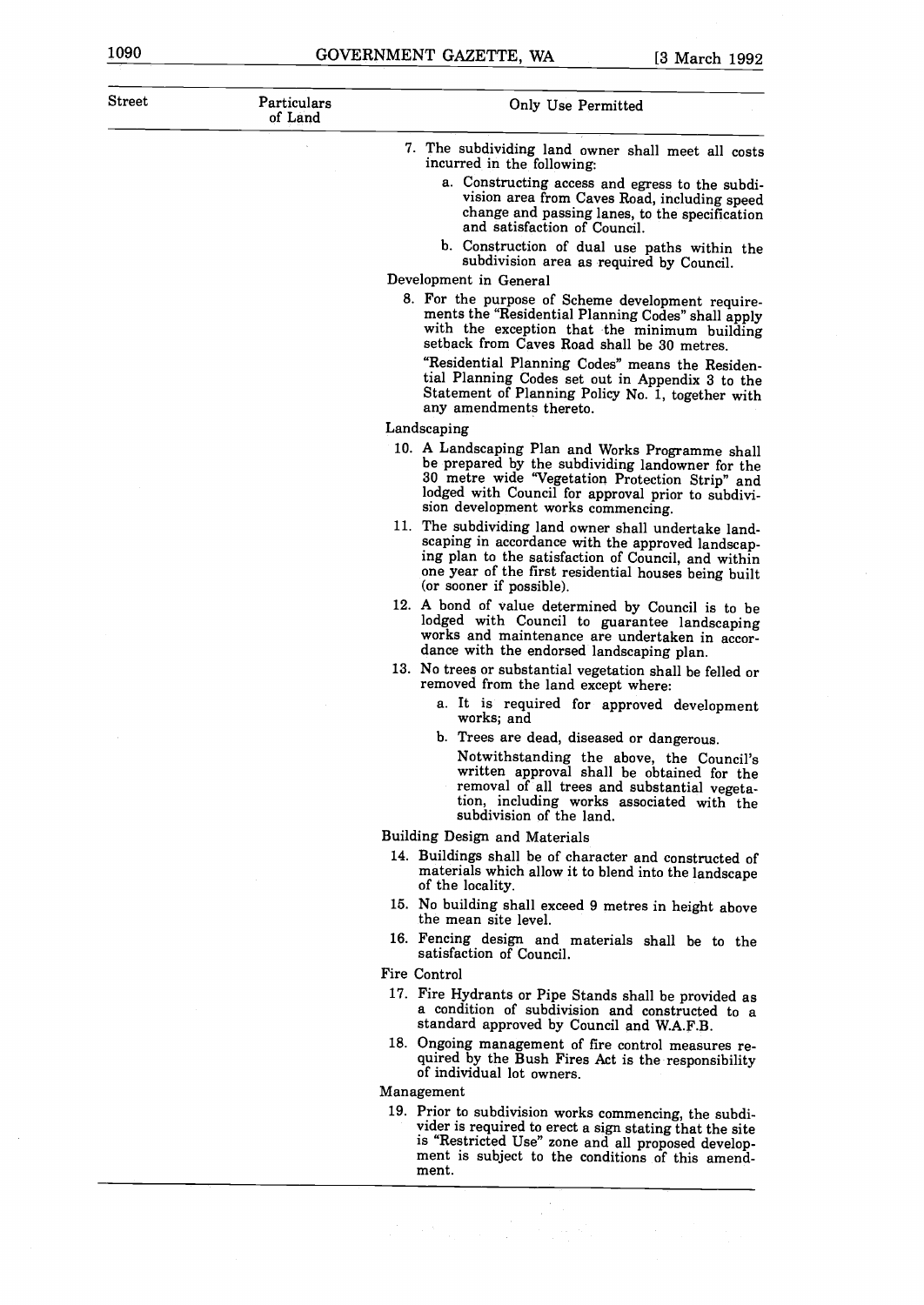$\hat{\boldsymbol{\theta}}$ 

| ${\rm Street}$ | Particulars<br>of Land | Only Use Permitted                                                                                                                                                                                                                                                                                                                                                                                                                                                                                                                                                                            |
|----------------|------------------------|-----------------------------------------------------------------------------------------------------------------------------------------------------------------------------------------------------------------------------------------------------------------------------------------------------------------------------------------------------------------------------------------------------------------------------------------------------------------------------------------------------------------------------------------------------------------------------------------------|
|                |                        | 20. The developer is to make satisfactory arrangements<br>with the Local Authority to ensure prospective<br>purchasers are advised of the special provisions<br>which apply to the amendment area.                                                                                                                                                                                                                                                                                                                                                                                            |
|                |                        | 21. Drainage Requirements                                                                                                                                                                                                                                                                                                                                                                                                                                                                                                                                                                     |
|                |                        | a. The Scheme Amendment Area landowners<br>are required to enter into a legal agreement<br>with the adjoining land owner of Lot 114<br>Caves Road and the Local Authority to en-<br>sure that a co-ordinated and appropriately<br>managed drainage Scheme is established be-<br>tween the Scheme Amendment area land and<br>the adjoining Lot 114.                                                                                                                                                                                                                                            |
|                |                        | b. The legal agreement to be prepared to the<br>satisfaction of the Local Authority, at no cost<br>to the Local Authority and the intent of the<br>agreement to be protected by means of an<br>"Absolute Caveat" over the Scheme Amend-<br>ment Area and Lot 114.                                                                                                                                                                                                                                                                                                                             |
|                |                        | c. The legal agreement to be completed and the<br>caveat to be placed on the lots within the<br>Scheme Amendment Area and Lot 114 prior<br>to the clearance of a diagram of survey for<br>any subdivision approval that may be<br>granted for the Scheme Amendment Area or<br>Lot 114.                                                                                                                                                                                                                                                                                                        |
|                |                        | d. The caveats to be totally or partially removed<br>from the Scheme Amendment Area and Lot<br>114 where appropriate and when it is possible<br>to secure the caveat over the proposed golf<br>course lot containing the subdivision drain-<br>age lakes, as determined by the Local Author-<br>ity.                                                                                                                                                                                                                                                                                          |
|                |                        | 22. Traffic Management                                                                                                                                                                                                                                                                                                                                                                                                                                                                                                                                                                        |
|                |                        | a. The Council shall take the necessary actions<br>(within its powers) to have the speed limit on<br>Caves Road, from west of the entry road to<br>Windlemere Estate to east of Commonage<br>Road, (or such extension thereto as may be<br>considered appropriate) reduced to 70 kmh,<br>consistent with its function as an urban road<br>in conjunction with the occupation of the first<br>group of houses on the estate. At that same<br>time the Council shall cause to be undertaken<br>those works associated with the at-grade<br>pedestrian crossings of Caves Road to the<br>estate. |
|                |                        | b. The Council shall also cause to be undertaken<br>those traffic management works as may be<br>necessary to support that speed limit reduc-<br>tion and to facilitate cross traffic integration<br>and safe pedestrian crossing.                                                                                                                                                                                                                                                                                                                                                             |
|                |                        | c. The Council shall continue to monitor the<br>traffic and the existing traffic management<br>schemes, and implement additional traffic<br>management works as may be required to                                                                                                                                                                                                                                                                                                                                                                                                            |

J. R. COOPER, President. K. A. WHITE, Acting Shire Clerk.

maintain an acceptable level of pedestrian

and traffic safety.

 $\hat{\mathcal{L}}$ 

 $\ddot{\phantom{0}}$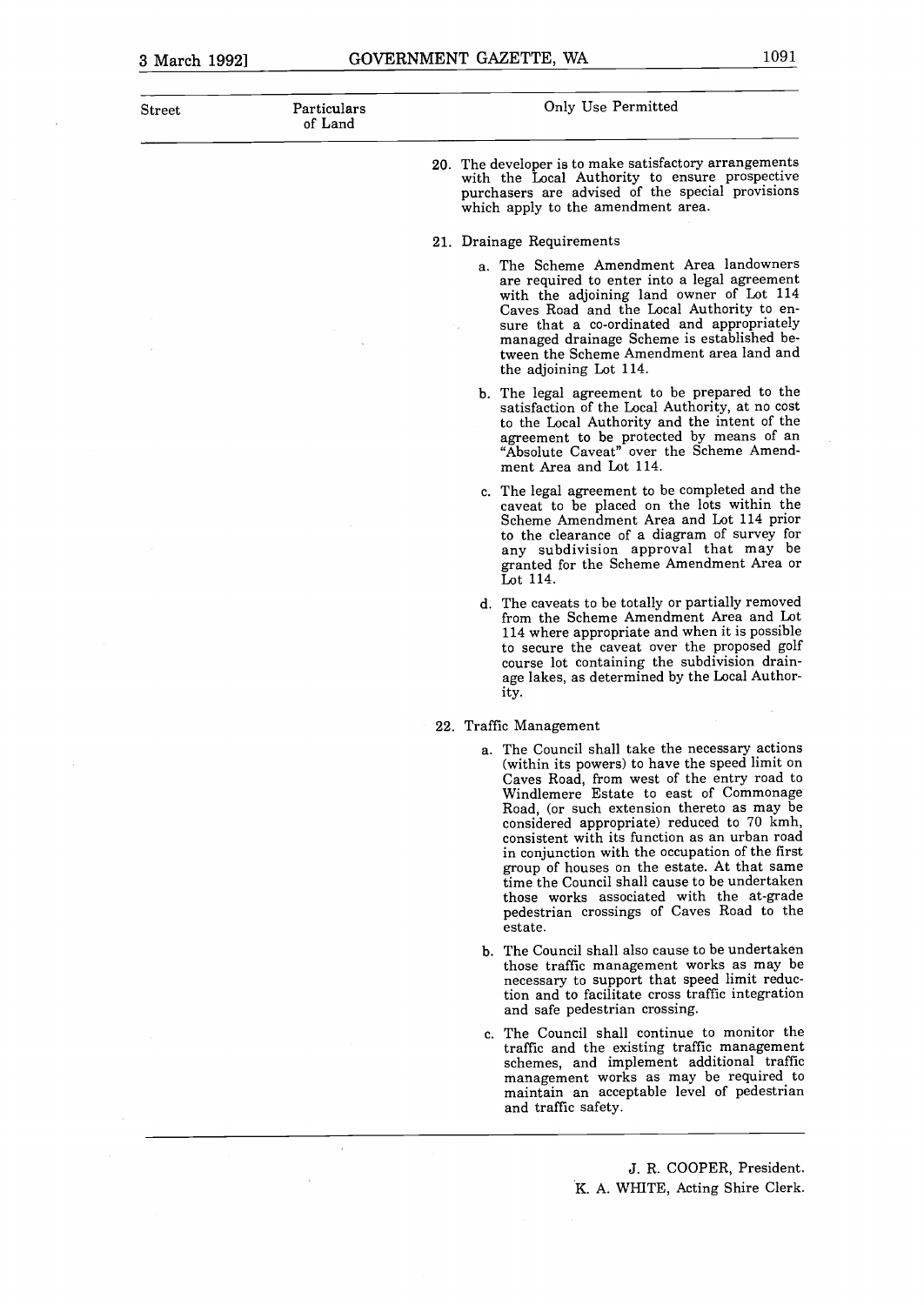#### TOWN PLANNING AND DEVELOPMENT ACT 1928 APPROVED TOWN PLANNING SCHEME AMENDMENT

*Shire of Kalamunda*

#### District Planning Scheme No. 2-Amendment No. 106

Ref: 853/2/24/16 Pt. 106.

It is hereby notified for public information, in accordance with section <sup>7</sup> of the Town Planning and Development Act 1928 that the Hon Minister for Planning approved the Shire of Kalamunda Town Planning Scheme Amendment on February 22, 1992 for the purpose of:

1. In Appendix C to the Scheme Text:

- $(i)$  in column  $(a)$  inserting:
	- Special Rural Zone Area No. 57 (Victoria Road area, Wattle Grove) Lots 4 and 5 Canning Location 12. ".
- $(ii)$  in column  $(b)$ , commencing on the same line, inserting:
	- " $(1)$  Subdivision of Special Rural Zone Area No. 57 to be generally in accordance with Subdivisional Guide Plan No. 57.
	- (2) (a) Within Special Rural Zone Area No. 57 the following uses are permitted  $(P)$ : dwelling house.
		- b The following uses are not permitted unless specific approval is granted by the Council AA: home occupation, public utility, rural pursuit, stable, nursery.
		- (c) All other uses not mentioned under (a) and (b) are not permitted  $(X)$ .
	- 3 <sup>A</sup> reticulated public water supply shall be provided to all lots of less than <sup>2</sup> hectares as a condition of subdivision approval.
	- 4 In order to enhance the rural amenity of the land in areas Council considers deficient in tree cover, it may require as a condition of any planning approval within Special Rural Zone Area No. 57 the planting of such trees and/or groups of trees and species as specified by the Council.

2. Rezoning Lots 4 and <sup>5</sup> Canning Location 12 Victoria Road Wattle Grove from "Rural" to "Special Rural", as depicted in the Scheme Amendment Map.

> B. R. WILLMOTT, President. E. H. KELLY, Shire Clerk.

**POLICE** 

PE3O1

#### ROAD TRAFFIC ACT 1974

# ROAD TRAFFIC **CODE** AMENDMENT REGULATIONS 1992

Made by His Excellency the Governor in Executive Council.

#### Citation

1. These regulations may be cited as the *Road Traffic Code Amendment Regulations 1992,*

#### Principal regulations

2. In these reulations the *Road Traffic Code 1975\** is referred to as the principal regulations.

[\* *Reprinted in the Gazette of 25 October 1983 at pp.4315-58.* For amendments to 21 January 1992 see 1990 Index to Legislation<br>of Western Australia, pp.350-2 and the Gazette of 24 December *1991.1*

 $\mathcal{E}=\mathcal{L}$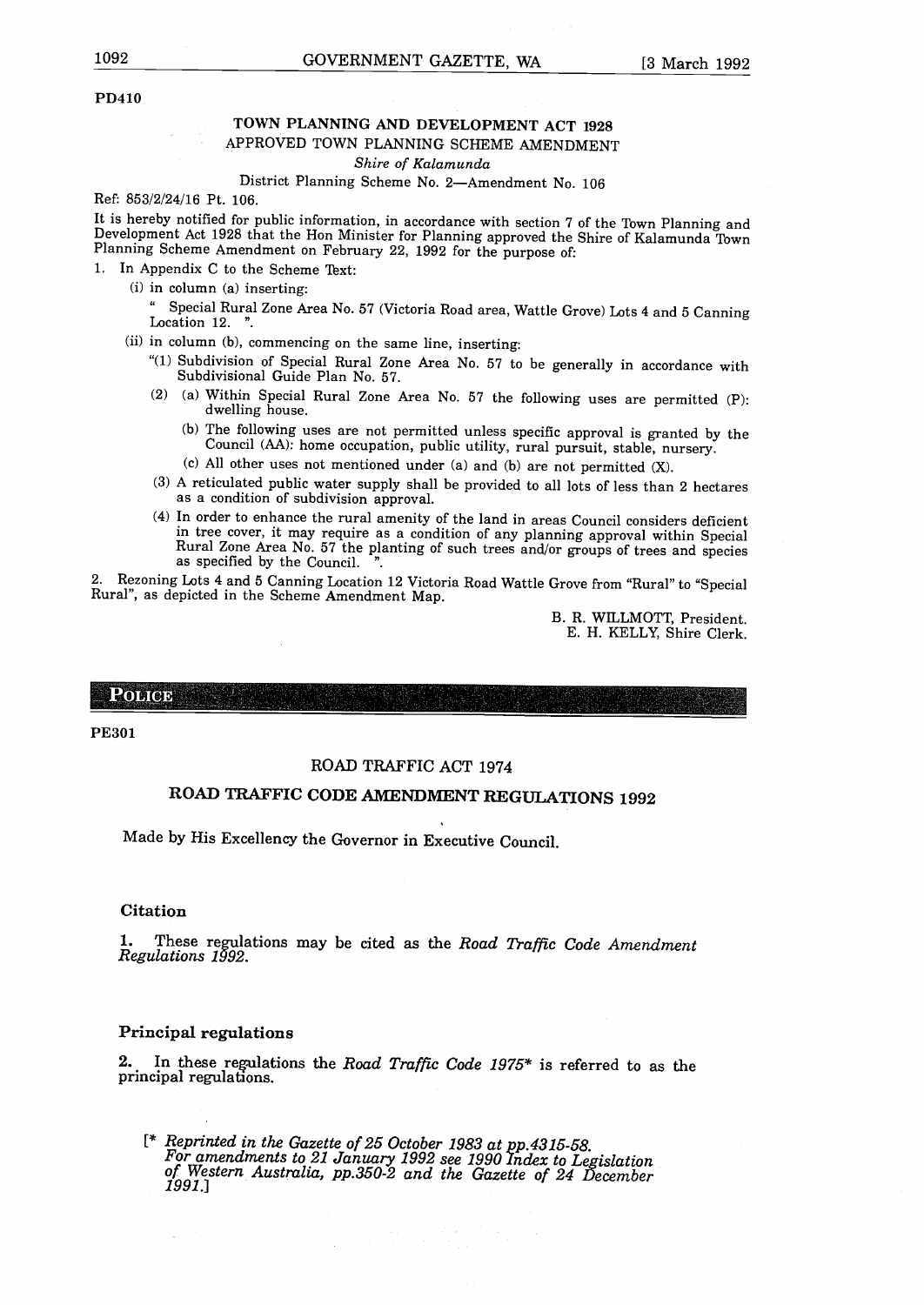#### Regulation 103 amended

**3.** Regulation 103 (1) of the principal regulations is amended in the definition of "bicycle" in paragraph (b) by inserting before "power" the following -

 $\alpha$ 2-wheeled or 3-wheeled vehicle that is a

#### Regulation 1307 amended

4. Regulation 1307 (1) of the principal regulations is amended by inserting after the definition of "appointed day" the following definition -

 $\alpha$ "bicycle" means  $-$ 

- a <sup>a</sup> 2-wheeled or 3-wheeled vehicle that is designed to be propelled through a mechanism operated solely by human power; or
- b <sup>a</sup> 2-wheeled or 3-wheeled vehicle that is <sup>a</sup> power  $\, \,$ assisted pedal cycle;

By His Excellency's Command,

M. C. WAUCHOPE, Clerk of the Council.

 $\boldsymbol{v}$ 

PE302

#### ROAD TRAFFIC ACT 1974

#### ROAD TRAFFIC VEHICLE STANDARDS AMENDMENT REGULATIONS 1992

Made by His Excellency the Governor in Executive Council.

#### Citation

 $\epsilon$ 

1. These regulations may be cited as the *Road Traffic Vehicle Standards Amendment Regulations 1992.*

#### Regulation 104 amended

2. Regulation <sup>104</sup> 1 of the *Road Traffic Vehicle Standards Regulations* 2. The definition of "bicycle" in paragraph (c) by inserting<br>1977\* is amended in the definition of "bicycle" in paragraph (c) by inserting before "a power" the following -

a 2-wheeled or 3-wheeled vehicle which is ".

[\* *Reprinted in the Gazette of 18 August 1982 at pp.3l7'7-247. For amendments to 21 January 1992 see 1990 Index to Legislation of Western Australia pp.355-6 and Gazettes of 22 February and 24 December 1991.]*

By His Excellency's Command,

M. C. WAUCHOPE, Clerk of the Council.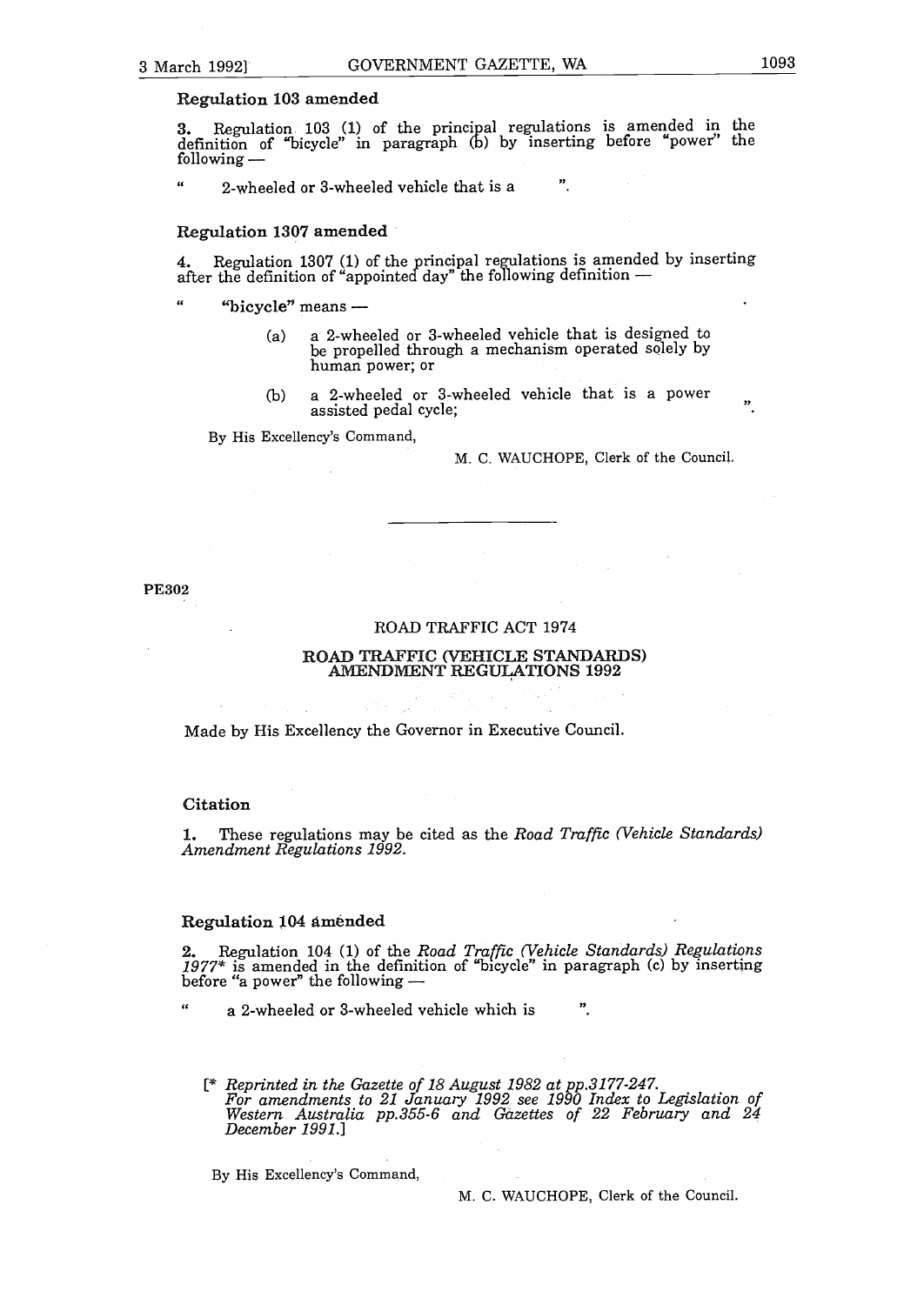#### PE4O1

#### POLICE AUCTION

The following bicycles will be offered for Auction at the Broome Auction Centre, Lot 2096 Clementson Street, Broome at 9.00 am Saturday, 14th March 1992. The Auction will be held in conjunction with the Auction of the Broome list of bicycles, on behalf of the Commissioner of Police. 12 x Mens bicycles of assorted makes, sizes and colours.

<sup>2</sup> x Ladies bicycles of assorted makes, sizes, and colours.

<sup>2</sup> <sup>x</sup> Childrens bicycles of assorted makes, sizes, and colours.

The above property can be inspected at the premises of the Broome Auction Centre at address previously mentioned.

#### PE402

#### POLICE AUCTION

The following will be offered for sale by auction on behalf of the Commissioner of Police at the Broome Auction Centre, Clementson Street, Broome on 14 March 1992 at 9.00 am.

4 x Gents Bicycles, assorted makes/sizes.

<sup>2</sup> x Boys Bicycles, assorted makes/sizes.

<sup>1</sup> x Ladies Bicycle, 10 speed.

<sup>1</sup> x Australian Pearl.

<sup>2</sup> DC Solenoids.

<sup>2</sup> x Mens Black Leather Wallets.

1 x Ladies Black Leather Purse.

<sup>1</sup> x Ladies Black Leather Handbag.

<sup>1</sup> <sup>x</sup> Mens Dark Blue Spicer Parker.

<sup>1</sup> x Yellow Metal "Orient" Mens Watch.

Inspection of the above property can be made at the Broome Auction Centre, Lot 2096 Clementson Street, Broome.

#### PE403

#### POLICE AUCTION

Under the provisions of the Police Act 1892-1983, unclaimed, stolen bicycles will be sold by public auction at the State Supply Disposal Centre, 21 Pilbara Street, Welshpool, on Thesday, April 7, 1992 at 9.00 am.

Auction to be conducted by Mr K. Treloar, Government Auctioneer.

B. BULL, Commissioner of Police.

#### PE404

#### POLICE AUCTION

Under the provisions of the Police Act 1892-1983, unclaimed, found and stolen property will be sold by public auction at the State Supply Branch, Disposal Centre, 21 Pilbara Street, Welshpool, on Thursday, April 2, 1992 at 9.00 am.

Auction to be conducted by Mr K. Treloar, Government Auctioneer.

B. BULL, Commissioner of Police.

#### PE405

#### POLICE AUCTION

Under the provisions of the Police Act 1892-1983 unclaimed, found and stolen property will be sold by public auction at the Property Tracing Section, Police Complex, Clarkson Road, Maylands, on Thesday, 14 April 1992 at 9.00 am.

Auction to be conducted by Mr K. Treloar, Government Auctioneer.

B. BULL, Commissioner of Police.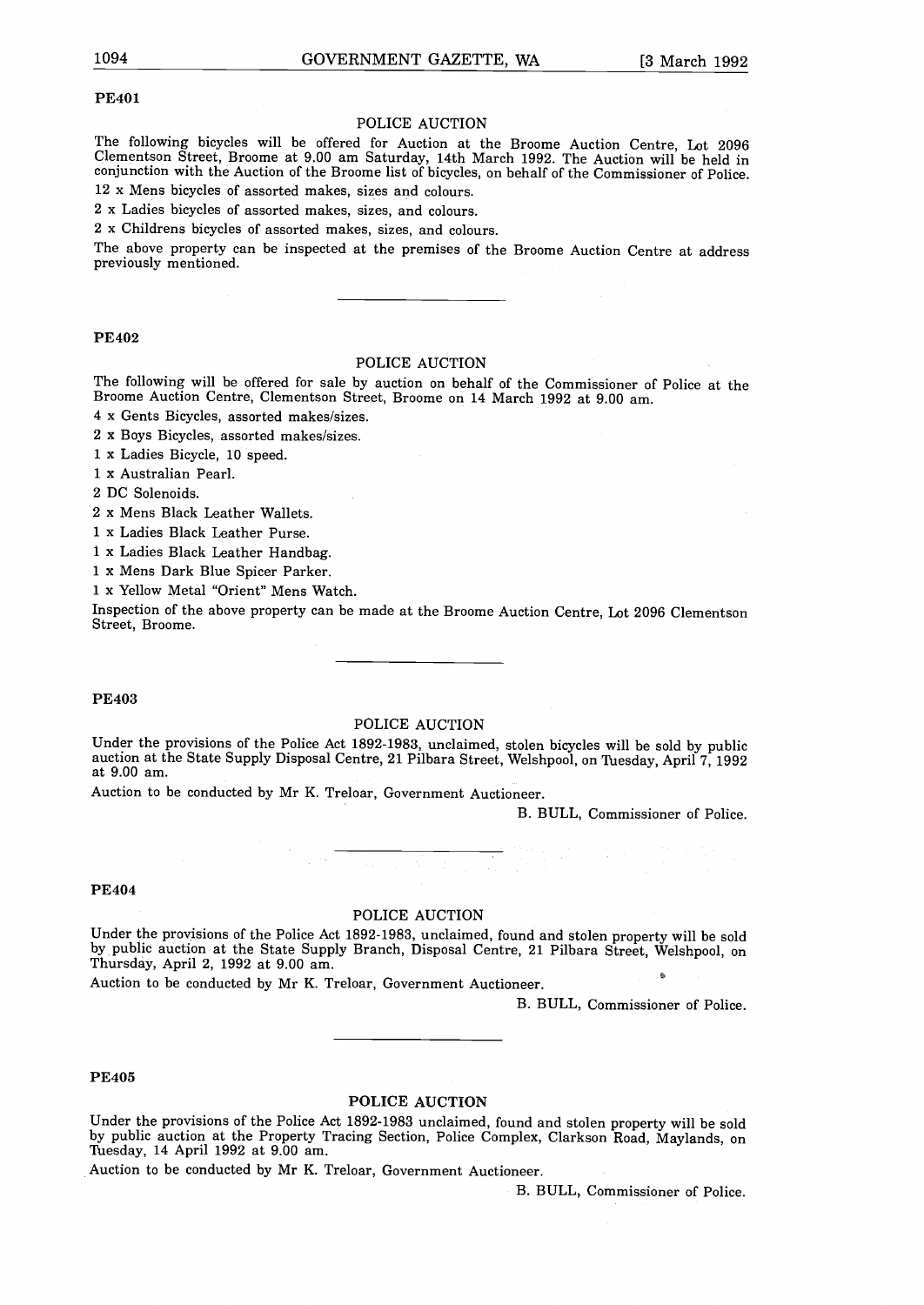#### **STATE TAXATION**

#### SX4O1

NOTICE PURSUANT TO SECTION 50 OF THE LAND TAX ASSESSMENT ACT

TO: National Companies and Securities Commission, Public Trust Office Building, 565 Hay Street, Perth WA 6000.

Having vested in it pursuant to section 461 of the Companies (Western Australia) Code all of the following land-

- Item Description of Land
	- 1. Certificate of Title Volume 1138 folio 801 being portion of Swan Location 61 and being Lot <sup>2</sup> on diagram 8566;
	- 2. Certificate of Title Volume 1420 folio 373 being portion of Swan Location 34 and being Lot <sup>7</sup> on diagram 11357;
- 3. Certificate of Title Volume 1420 folio 374 being portion of Swan Location 34 and being Lot 8 on diagram 11357;
- 4. Certificate of Title Volume 1207 folio 325 being portion of Swan Location 61 and being Lot 20 on diagram 21369;
- 5. Certificate of Title Volume 1524 folio 161 being portion of Swan Location 61 and being Lot 268 on diagram 1751.

Take notice that the amount of land tax due and owing in respect of the abovementioned land is as follows-

A. Land described in items 1-3 above.

| 1984-5    |                                  |                                                                                                                          |                                           |
|-----------|----------------------------------|--------------------------------------------------------------------------------------------------------------------------|-------------------------------------------|
|           |                                  |                                                                                                                          |                                           |
|           |                                  |                                                                                                                          |                                           |
| Sub total |                                  |                                                                                                                          | \$23 848.28                               |
|           |                                  |                                                                                                                          |                                           |
|           |                                  |                                                                                                                          | \$21 873.47                               |
|           |                                  |                                                                                                                          |                                           |
| 1984-5    |                                  |                                                                                                                          |                                           |
| 1985-6    |                                  |                                                                                                                          |                                           |
| 1986-7    |                                  |                                                                                                                          |                                           |
| Sub total |                                  |                                                                                                                          | \$6 148.99                                |
|           |                                  |                                                                                                                          | \$28 022.46                               |
|           | 1985-6<br>1987-8<br><b>TOTAL</b> | \$6892.96<br>\$8 122.09<br>\$8 833.23<br>Less Payment of<br>\$1 974.81 received<br>\$1 453.59<br>\$1956.63<br>\$2 738.77 | B. Land described in items 4 and 5 above. |

If such amount as specified above  $(\$28 022.46)$  is not paid within one year from the date of the first publication of this Notice, the Commissioner of Taxation intends to apply to Supreme Court for an order for the sale of the abovementioned land.

P. FELLOWES, Commissioner of Taxation.

# **PUBLIC NOTICES**

#### ZZ2O1

#### TRUSTEES ACT 1962

Creditors and other persons having claims (to which section 63 of the Trustees Act 1962 relates) in respect of the estate of the undermentioned deceased persons are required by the personal representatives of care of Northmore Hale Davy & Leake of Allendale Square, 77 St. George's Terrace, Perth to send particulars of their claims to them by the 17th day of April 1992 after which date the personal representatives may convey or distribute the assets having regard only to the claims of which they then have notice.

Bestman, Robert Oswald, late of Craigwood, 29 Gardner Street, Como, Retired Manager. Died 5th June 1991.

Campbell, Ellen sometimes known as Jean Ellen Campbell, Ellen Jean Campbell and Ellen Kathleen Jean Campbell late of Jacaranda Lodge, <sup>55</sup> Belgrade Road, Wanneroo formerly of <sup>9</sup>

Poets Court, Milton Street, Mount Yokine, Widow. Died 4 December 1991.

Tighe, Monica Mary, late of Sandstrom Nursing Home, Whatley Crescent Mount Lawley, Spinster.<br>Died 21st March 1991. NORTHMORE HALE DAVY & LEAKE.

#### ZZ4O1

#### THE UNIVERSITY OF WESTERN AUSTRALIA ELECTION OF ONE SENATOR BY MEMBERS OF CONVOCATION Notice of Correction

The election papers were printed with conflicting closing dates, Tuesday March 10 and "Tuesday March 20" 1992. The closing date of the election will be Friday March <sup>20</sup> 1992.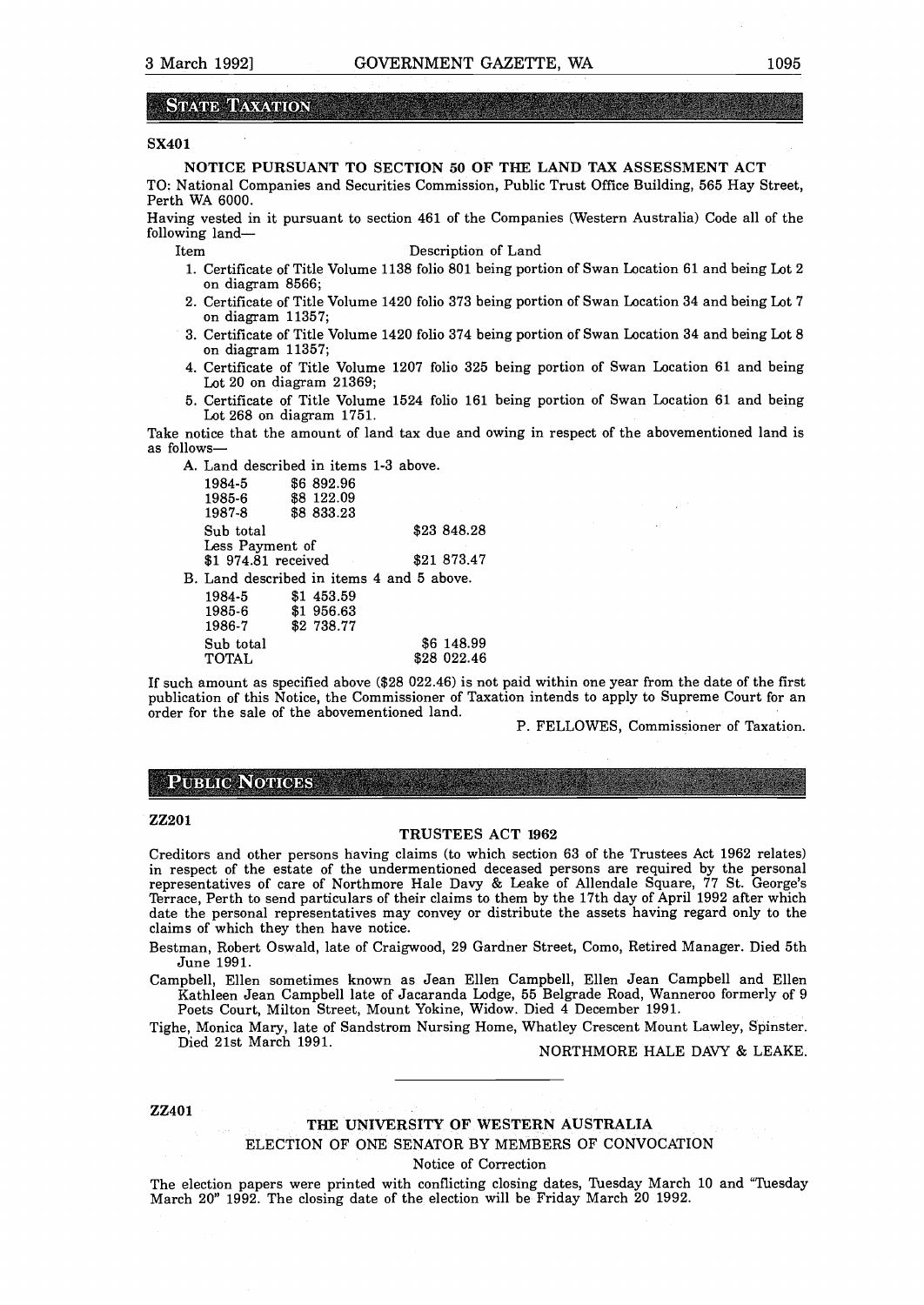



# THE W.A. SPECIALISTS IN Research & Educational Astroromy **ASTRONOMICAL** PUBLIC TOURS (DAY & NIGHT) FIELD NIGHTS, LECTURES Astronomical Information

Astronomical Handbook Sun rise & set; Moon rise & set Legal advice Chronometer calibration Astronomical souvenirs SERVING WESTERN AUSTRALIA SINCE 1896

WALNUT ROAD, BICKLEY 6076 TELEPHONE 293 8255 FAX 2938138

ASTRONOMY IS LOOKING UP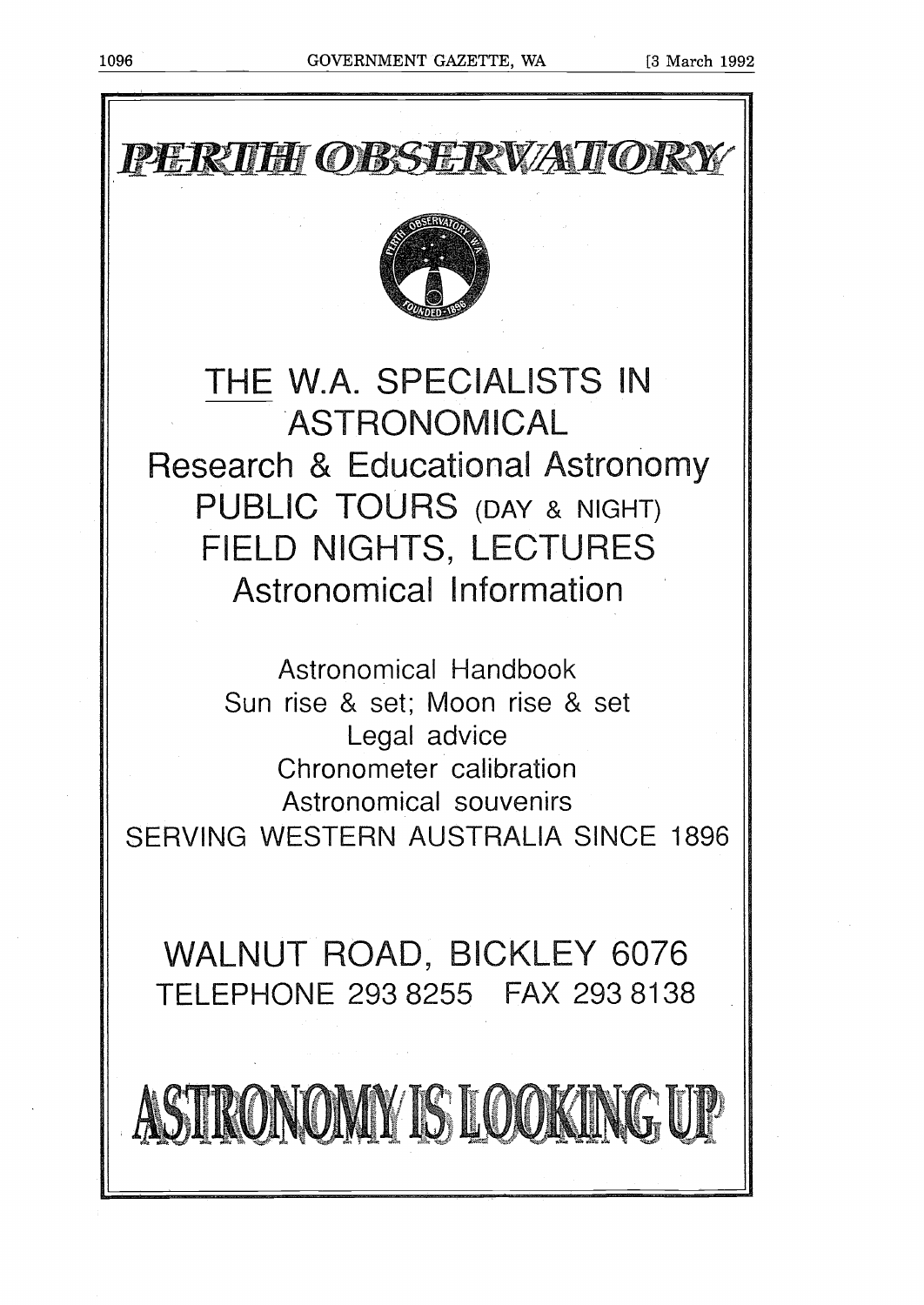# Now we offer you a Total Mail Service

The Total Mail concept is designed to relieve you of your daily mail handling obligations and will allow you to utilise your records staff more effectively.

# *Other Mail West services include*

# PREMIUM POST

This service guarantees next day delivery of your standard mail and returns you a minimum 10 per cent saving.

NON-STD MAIL

Large letters, packets and parcels. All your mailing needs can now be processed by Mail West and return you a minimum 10 per cent saving.

# INTERNATIONAL AIR MAIL

A super fast Air Mail Express service to all overseas destinations with a guaranteed 20 per cent discount to you.

# *Free Mail West services*

**BAG PACK** 

Our fleet of Mail West vehicles picks up and delivers your Inter Departmental and country centre mail three times daily in the city area.

COUNTRY TRANSIT SERVICE Overnight delivery to 100 country centres throughout Western Australia

# <sup>o</sup> NORTH WEST EXPRESS

Air Mail service to <sup>11</sup> North West centres. Guaranteed early morning delivery of your mail to and from these centres

<sup>o</sup> REGISTERED VALUE MAIL

For those urgent items which need receipt of delivery.

<sup>o</sup> AUSDOC

Yes, we are a member of AUSDOC. So are most financial institutions and legal firms which you deal with.

We welcome your inquiries regarding these, or any other mail services you may require. Why not call us on 325 5703 or pay us a visit at our new premises at 311 Hay Street East (opposite the Perth Mint).



*Do you require a wrapping, folding or enveloping service for your bulk mailings?*

*Contact Mail West for access to this cost effective service.* WEST "A UNIT OF DEPARTMENT OF STATE SERVICES".

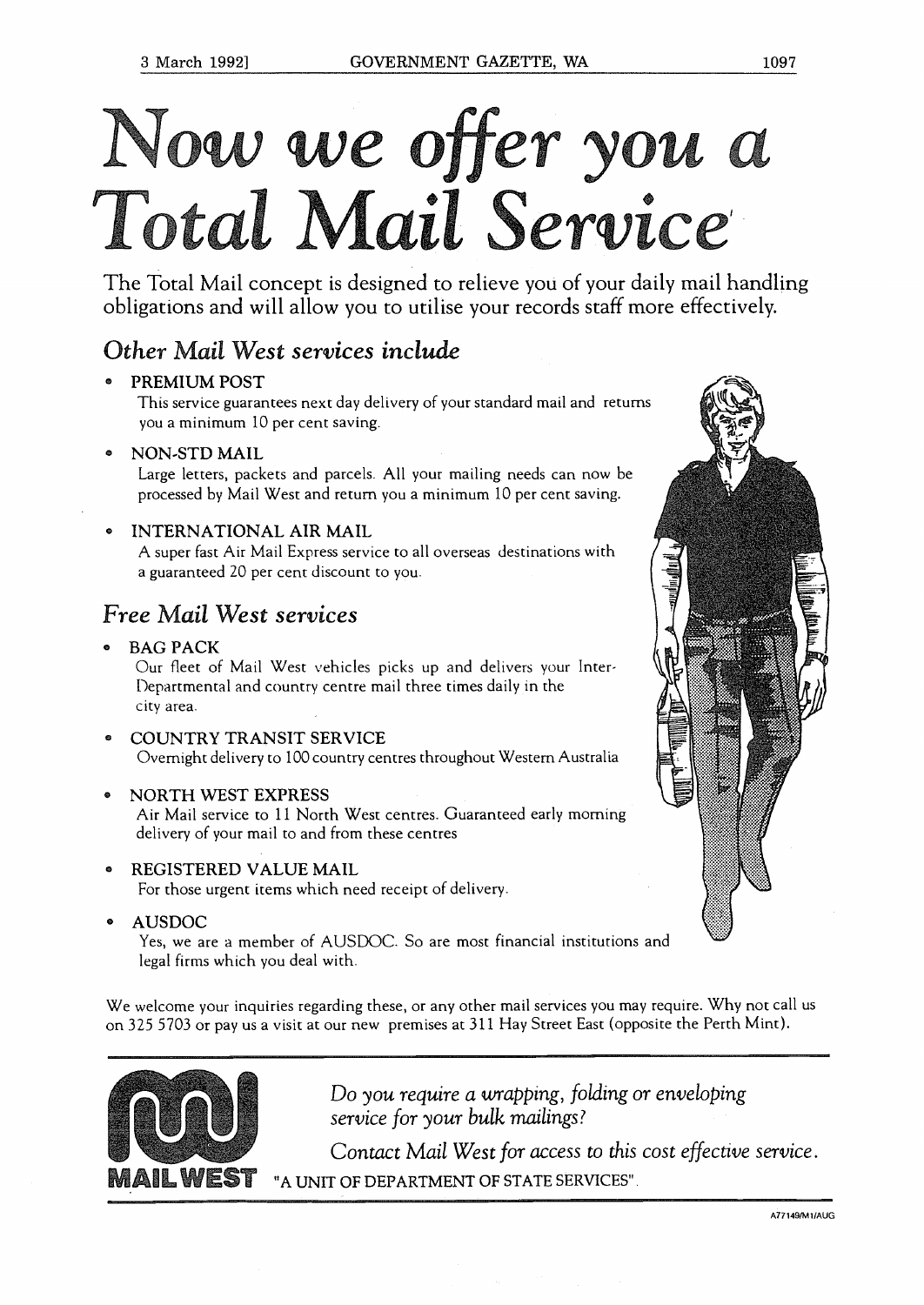

GGNOTICE-12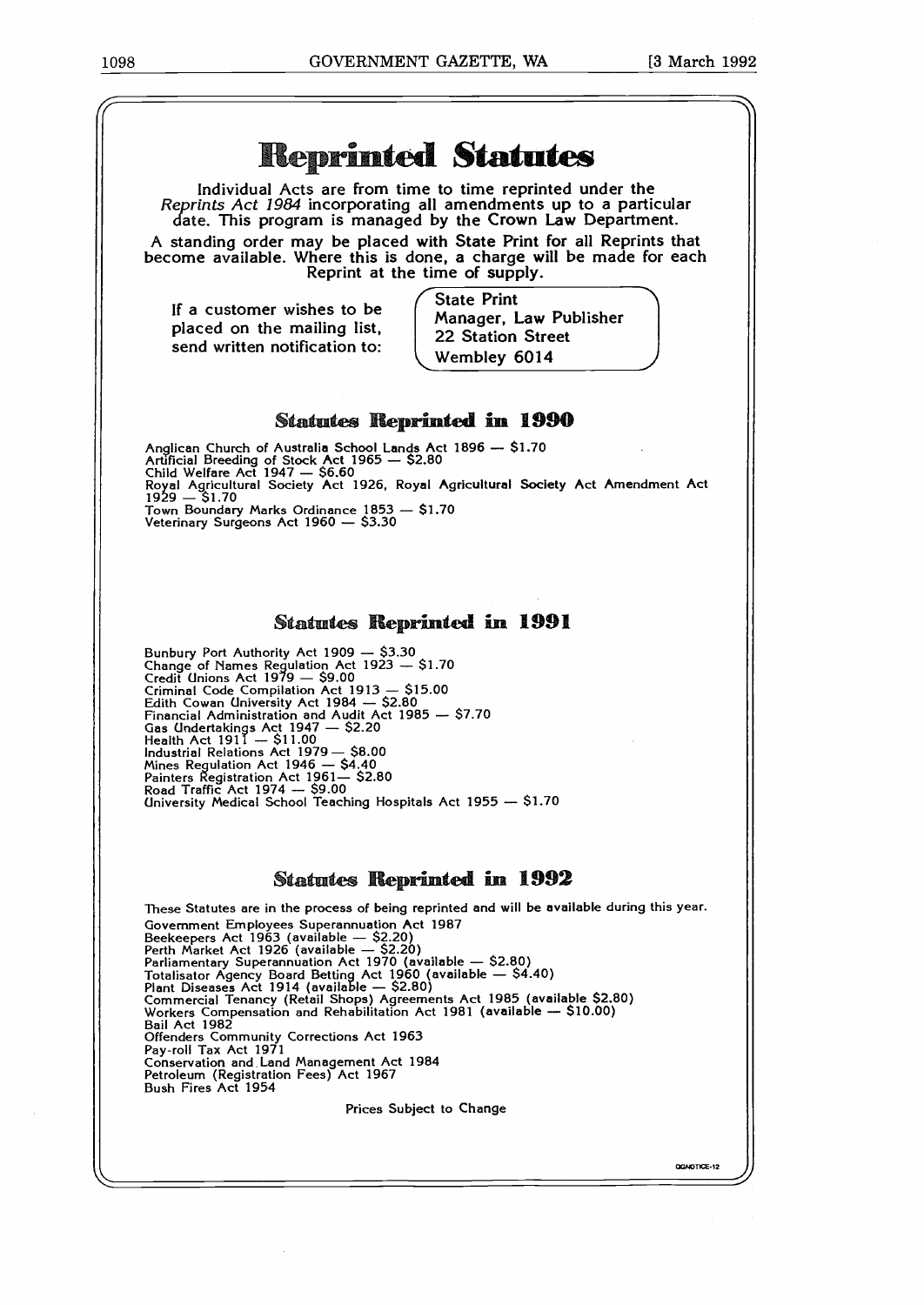